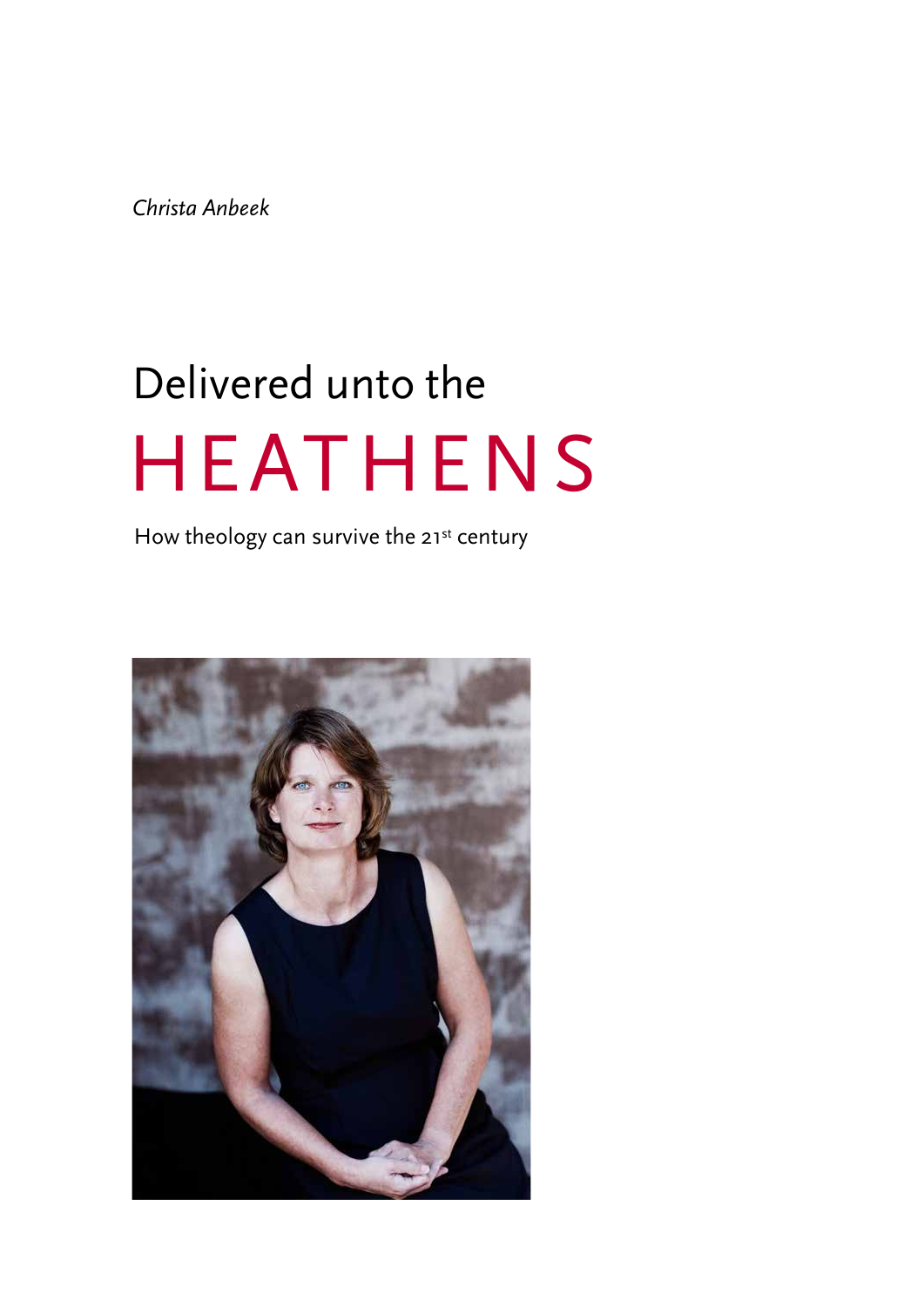## **Contents**

**1** THE URGENCY OF A RELIGIOUS ORIENTATION 3

2 AN ANTHROPOLOGICAL VIEW OF RELIGION 6

- 3 FRAGMENTATION OF THE RELIGIOUS LANDSCAPE AND NEW SOURCES OF MEANING 11
- 4 AN EXPERIENTIAL THEOLOGY OF VULNERABLE LIFE 19

LITERATURE 33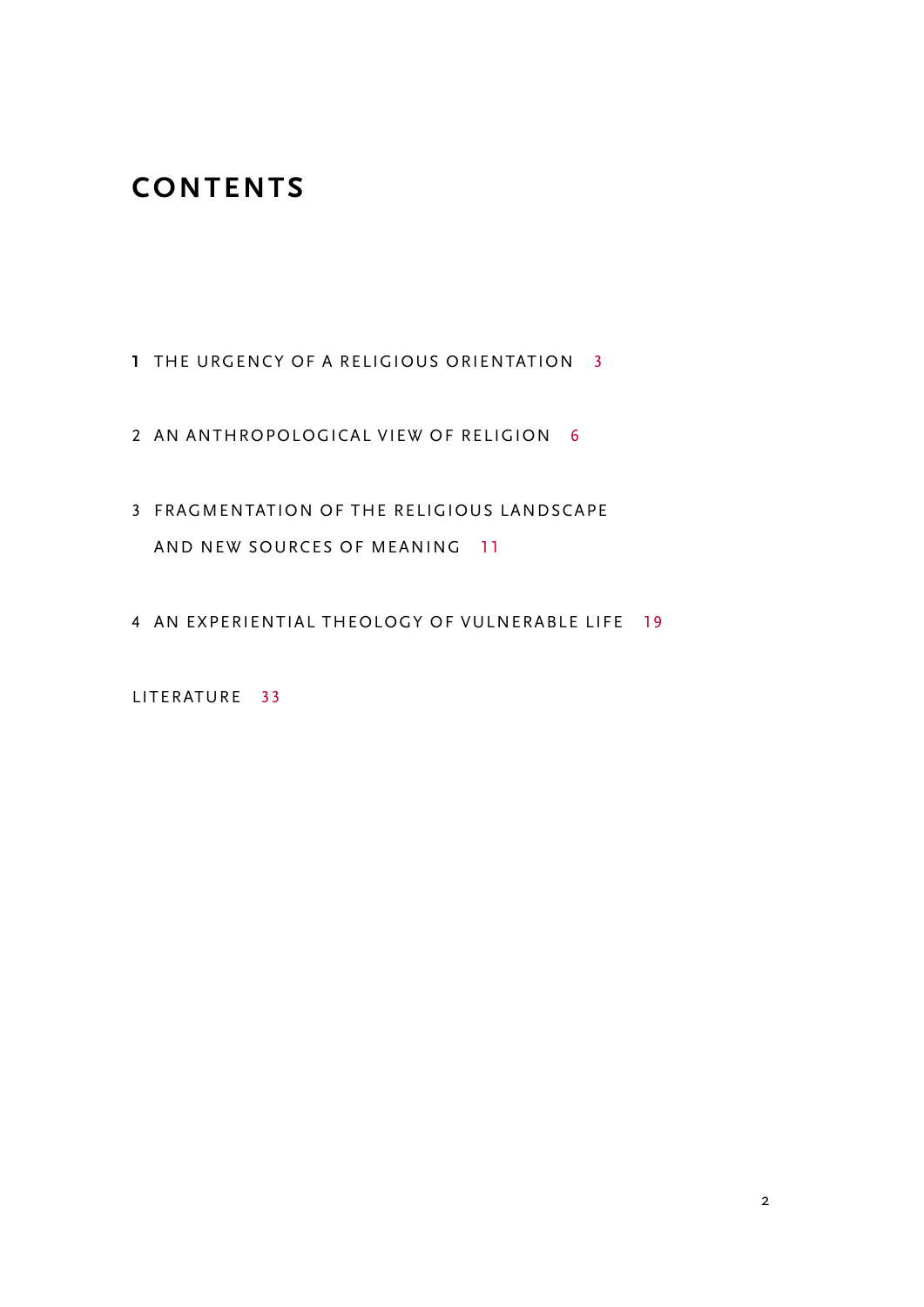## **1 THE URGENCY OF A RELIGIOUS ORIENTATION**

Many children no longer know what Easter or Pentecost means, or who Judas or Peter was; they also have not the slightest notion about the psalms. That is not only a pity, because they can therefore not understand many elements of our culture, but it is mainly painful because religion can offer a promising and rich life perspective.

We live in a time in which religion has become incomprehensible and meaningless to many. Quite a few people view religion as suspect and dangerous. This means she might disappear from view as a possible choice.<sup>1</sup>

I plead for maintaining religious orientation of life as an option for choice. It must remain possible to choose for religion. The urgency for this is inspired by the transience and perish-ability of everything.

I believe having a faith is better than not having a faith. To explain what I mean here, I shall introduce a specifically theological approach and procedure, in which I shall point out the task and responsibility of theologians in this day and age. However, not only theologians have responsibilities. Also believers, and even non-believers, must be addressed and asked how they relate to the cultural and religious inheritance, and which of its treasures they would like to pass onto the following generations. I invite them too, to participate in a discussion about what gives meaning to life and how they themselves experience this in their existence. During this discussion a perspective will open, in which old and new vistas melt into each other, and thus a new horizon of faith can find form.

<sup>1</sup> The loss of religion in our society is mirrored in the Dutch theological landscape. Independent theological faculties are being closed and incorporated, as a department, in the humanities, whereby elementary parts of the curriculum are stricken, as at the University of Utrecht where a Bachelor degree in Theology is no longer possible. Refer Denaux (2013).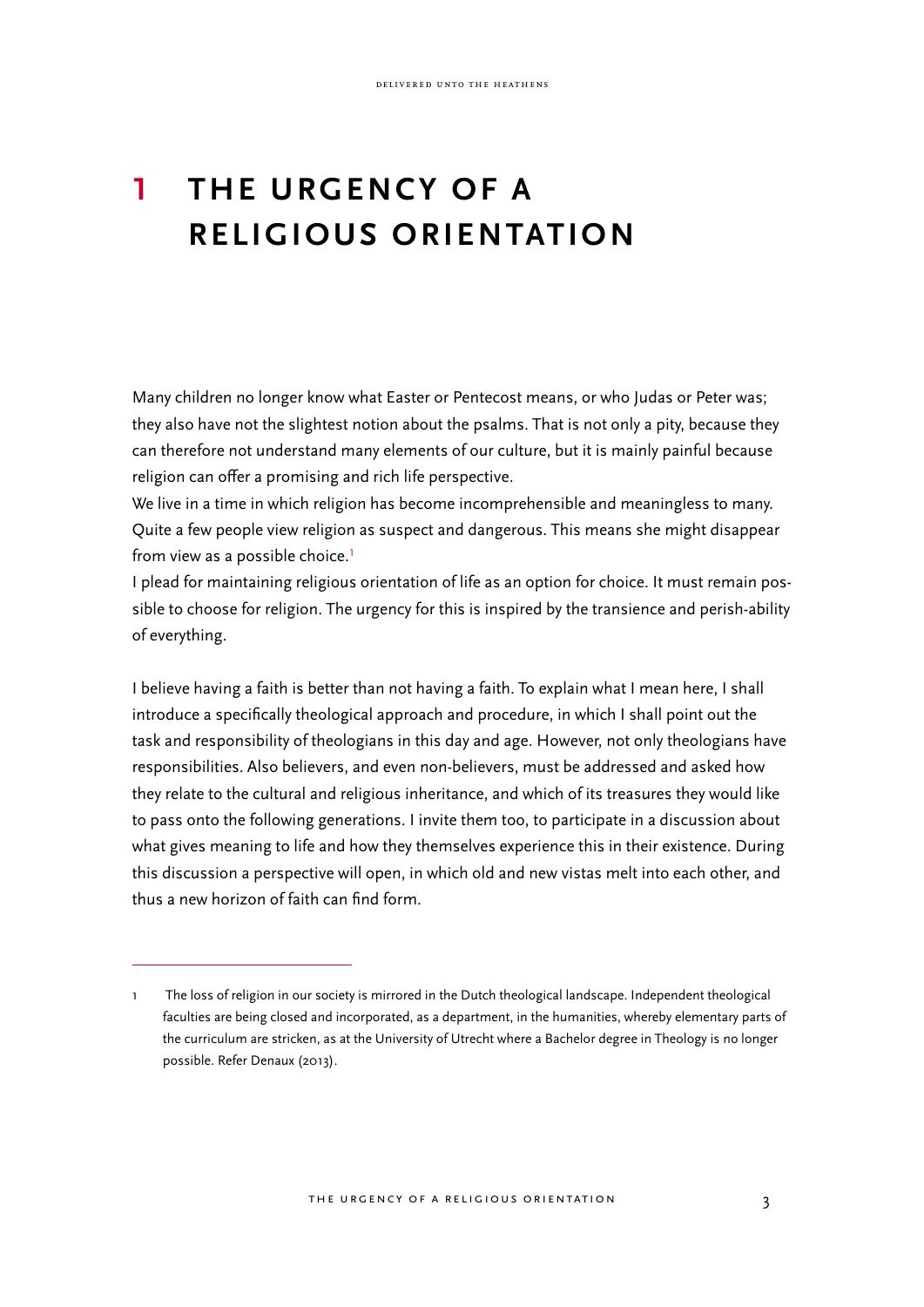In September of 2012 Marius van Leeuwen, former Professor at the Remonstrant Seminary that was seated in Leiden at that time<sup>2</sup> , held his fare-well speech: *How necessary is it to believe?* It is not really necessary, he explains, there are good alternatives, but believing must remain possible. He sketches how in the past four centuries the taking for granted of religious concepts has been lost. For many unbelief has become a matter of fact – 'No doubt about it, there is no God'. Based on the work of Canadian philosopher Charles Taylor, he demonstrates how all kinds of opposites, like time – eternity, earth – heaven, or immanent – transcendent, have become problematic. For most people their life here suffices, with its chances for development and happiness; they don't care for that God, who is so hard to reconcile with reason and science. They do not want to stay stuck in childhood and have the courage to live without the illusion that there is support from above. In our world we can approach existence in all sorts of ways, in ways of believing and in ways of non-believing.

Van Leeuwen advocates keeping the possibility of believing open, and he does this in a typically liberal way: rooted firmly in the faith as your truth, but without an absolute claim to truth and with a fundamental openness towards people of a different faith, and so also towards non-believers. Believing is and remains a meaningful possibility, an option for the way one regards life. For some people in the West, and many in other regions of the world it is the border areas of existence in particular that still render religion attractive. (Van Leeuwen 2012).

The seventeenth-century theologian, Jacob Arminius (1560 – 1609), the founder of the Remonstrant Brotherhood, also pointed out the importance of faith as a possibility for choice. His point of view was that a person could say 'yes' to the offer of divine grace, but also 'no'. The faith is offered to everyone, but the individual needs to accept it himself. Arminius came into conflict with his colleague Gomarus (1563 – 1641), who adhered to a much stricter perception of the predestination teachings. God has chosen part of humanity for paradise while another part is predestined for eternal death. According to Gomarus a human cannot influence God; choosing for or against grace makes no difference.

So, this is about free will. While Arminius still took a careful stance regarding free will, Episcopes, the first Professor of the Remonstrant Seminary, tightened up the remonstrant view still further. Human free will stays intact, even after the fall, he says. There is no such thing as an un-free will; the responsibility of man and God's honor demand that within the

<sup>2</sup> As from January 2013 the Remonstrant Seminary is located at the Vrije Universiteit in Amsterdam.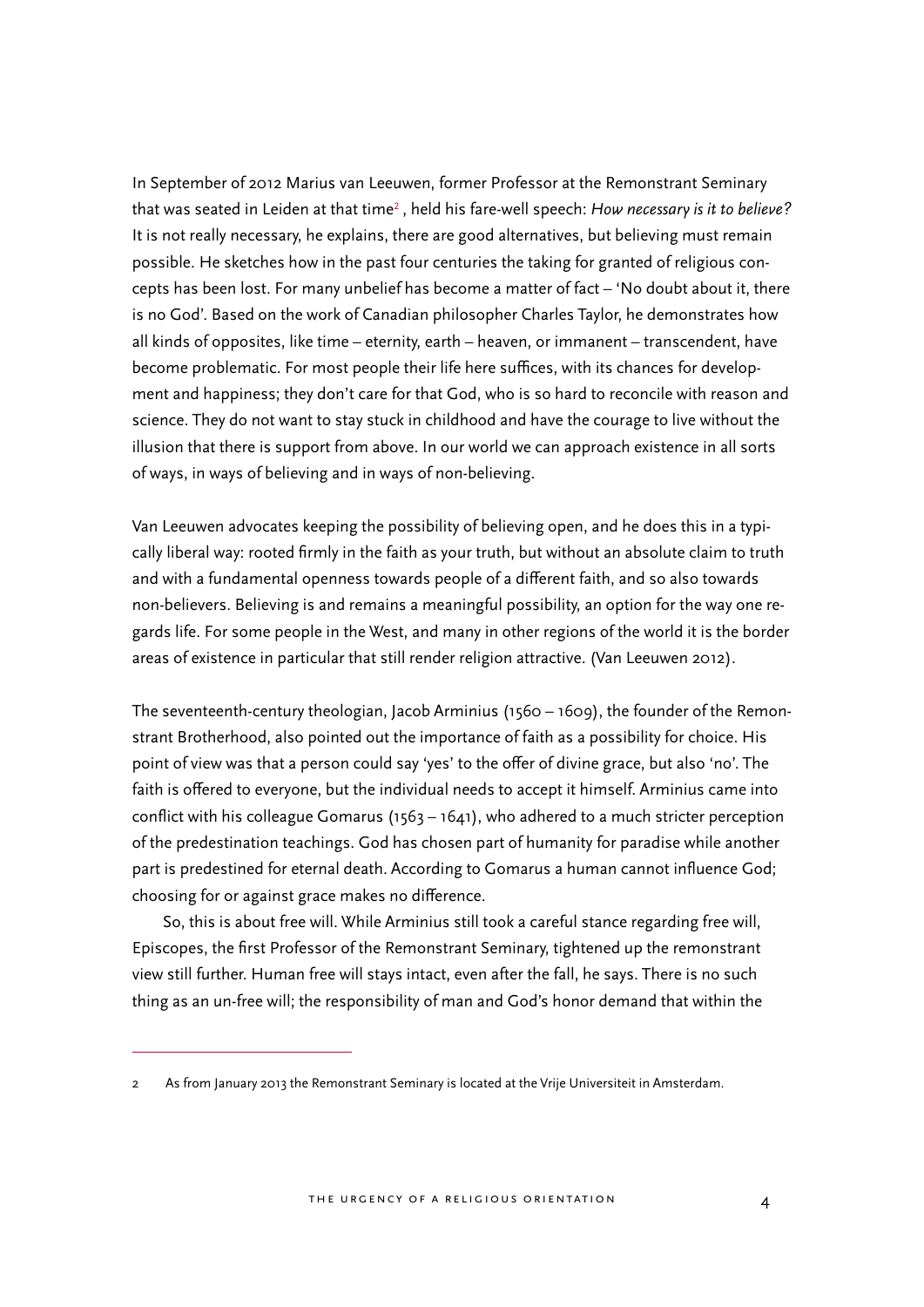space of God's omnipotence a certain freedom is afforded to mankind. Because God does not work in people 'as if they were blocks of wood (*sicut lignum)* (Hoenderdaal, 1980 p. 218).

Faith, as a matter of choice, as possibility of man's free will. With Arminius this choice seems to be more urgent than with Van Leeuwen. With Arminius it is about choosing eternal grace or eternal damnation, with Van Leeuwen however, it can no longer be about 'eternal'. After all, we are all bound to the temporariness of this world, and in that situation there are many options, and believing is one of them.

In the mean time this possibility is in danger of disappearing under a thick layer of dust. I want to show which precious treasure might be lost, and what we can do about this. Being delivered unto secular heathens is a meager perspective.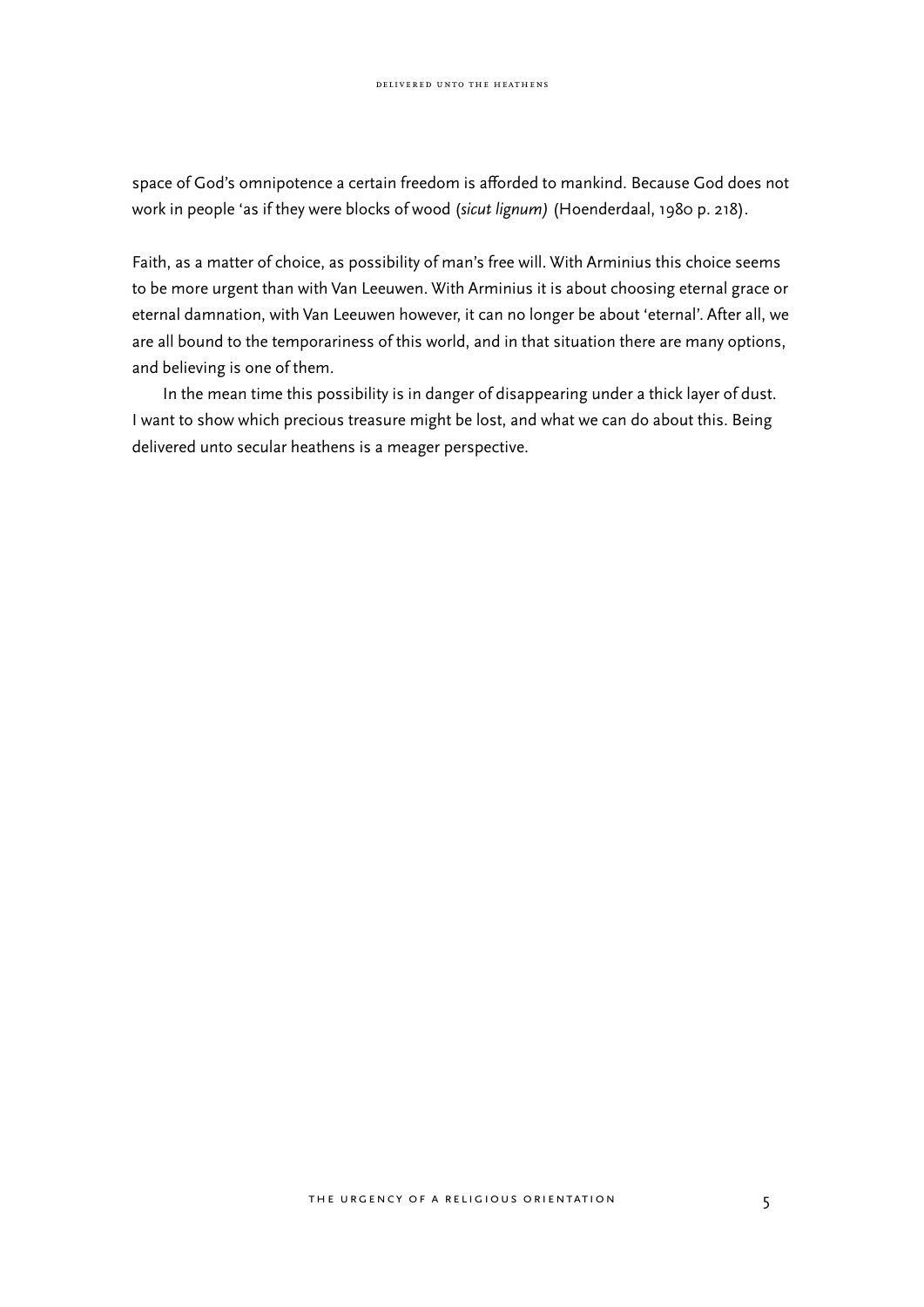## **2 AN ANTHROPOLOGICAL VIEW OF RELIGION**

In his study *A Secular Age* Charles Taylor writes that in our modernity religious longing, the longing for and response to a more-than-immanent transformation perspective, remains a rich, independent source of motivation. Religion changes throughout history, but her great attraction remains.

According to Taylor the focus on experience and possibilities for choice stand out as characteristics of modern times. There are several kinds of deep experiences that can play a role in your existence: they give insight into what it's like to live as a believer or as a non-believer. These experiences make life fuller, richer and more worthwhile. Sometimes we catch a glimpse of something special, sometimes we are touched deeply by something. An experience like that can take place in different ways, but always lifts us beyond ourselves.

'There may just be moments when the deep divisions, distractions, worries, sadnesses that seem to drag us down are somehow dissolved, or brought into alignment, so that we feel united, moving forward, suddenly capable and full of energy. Our highest aspirations and our life energies are somehow lined up, reinforcing each other, instead of producing psychic gridlock.' (p. 6)

These experiences help us to situate a 'place of fullness', for our moral or spiritual orientation. In current times several sources that give meaning to these experiences have become available to us besides religion. The experience of fulness can be explained in a humanistic or Buddhist fashion, from the perspective of the philosophy of nature and from many other points of view. This makes the interpretation of the experience truly ambivalent, because we realize that our view is but one in an array of possible points of view.

The individual searches and subjective experiences cause the fact that there is no longer a shared, believable point of view. Everyone looks for meaning within the boundaries of their own existence and the daily concerns. According to Taylor, he who looks for meaning in the work routines of every day will soon find himself in dire straits. On the one hand the routine business can easily conjure up the association with a prison, locking us in meaningless repetition. On the other hand it often happens that we are excluded from these daily routines – for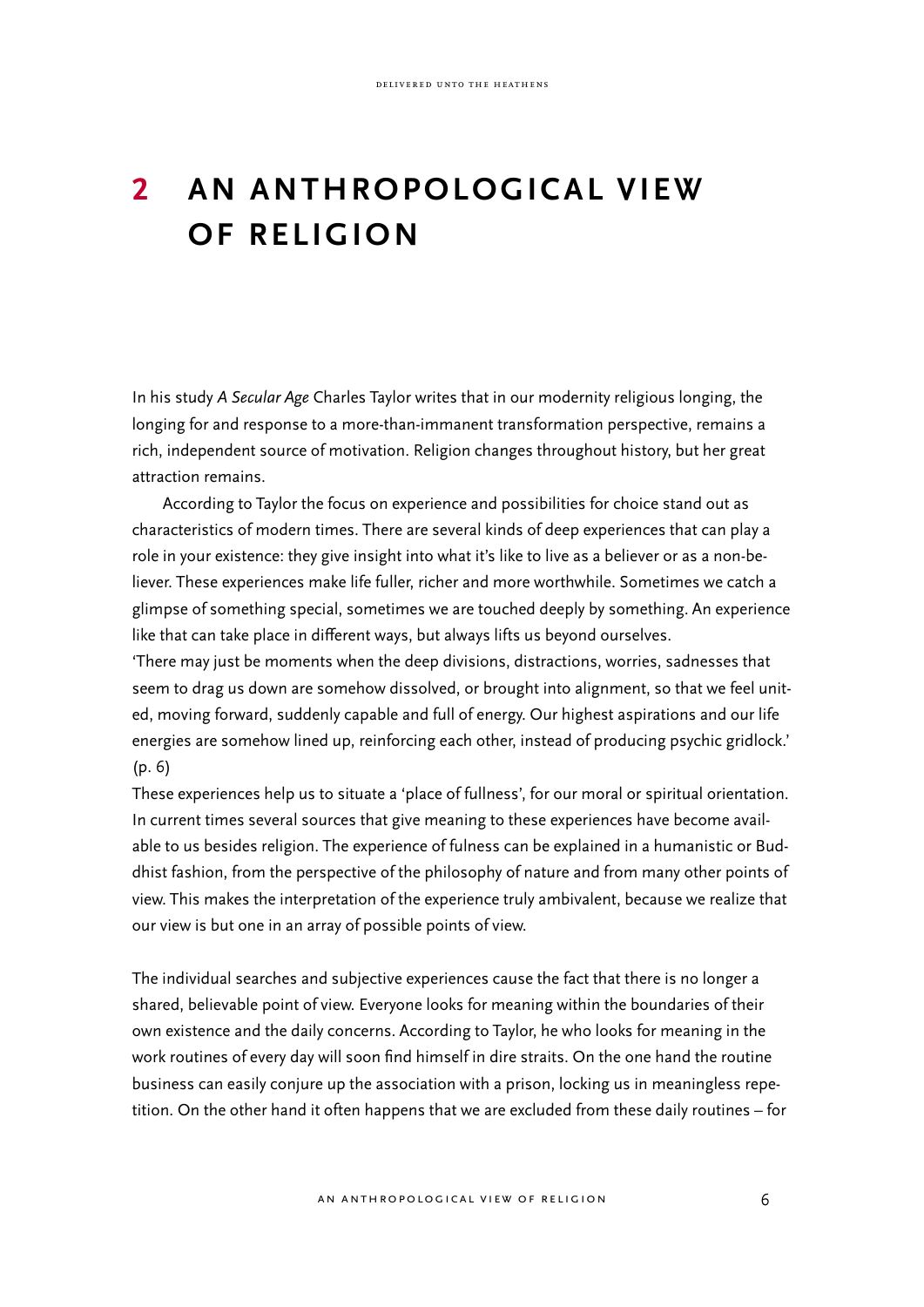example by unemployment or illness. The routines themselves do not offer an overall framework that gives cohesion to our life, much less connect our lives with those of our ancestors and successors (Taylor, p. 718).

Happiness, fulfillment and joy are important for finding meaning. But "Alle Lust will Ewigkeit" is Nietzsche's famous line. All pleasure wants forever, not because you would like to continue indefinitely, but because happiness loses a large part of its meaning if it is not sustainable. The big spoilsport here is death. The here and now – this moment – is not enough, because it is over before you realize. According to Taylor the longing for the eternal is not superficial and childish, but belongs to the human condition. In these times death is even more dreaded. This has everything to do with the role that love relationships play. Never before were they of such importance in our existence. We surround ourselves with loved ones who give our lives colour, scent, flavor and grip. Hell has disappeared, but has been replaced by the great pain of 'la mort de toi' (Taylor, p. 721). We search for meaning and according to Taylor, we are not nearly ready for disbelieving. The brokenness and fragility, but also the wonder of existence, makes us look for more.

'All this is true, and yet the sense that there is something more presses in. Great numbers of people feel it: in moments of reflection about their life; in moments of relaxation in nature; in moments of bereavement and loss; and quite wild and unpredictably. Our age is far from settling into a comfortable unbelief. Although many individuals do so, and more still seem to on the outside, the unrest continues to surface. Could it ever be otherwise?' (p. 727)

#### INTERPRETATION OF BOUNDARY EXPERIENCES

In those moments when the self-evident is no longer self-evident in life, and one experiences the vulnerability of existence, we speak of boundary experiences. Because of such a boundary experience people start searching for what is beyond the boundaries. A part of humanity turns to religion. In my thesis *Thinking about death,* I have further elaborated on the view of religion as giving meaning to boundary experiences. In his book *Religions and the Truth* (1989) philosopher of religion Henk Vroom asks the question how religion and truth relate to each other. According to Vroom, THE truth, as a central, raised-above-all-doubt-truth does not exist. Religious traditions are not necessarily based on one central truth of faith, but they are made up of a configuration of truths, or basic insights. Basic insights are fundamental to a religious tradition and they hark back to human experiences. These experiences are not so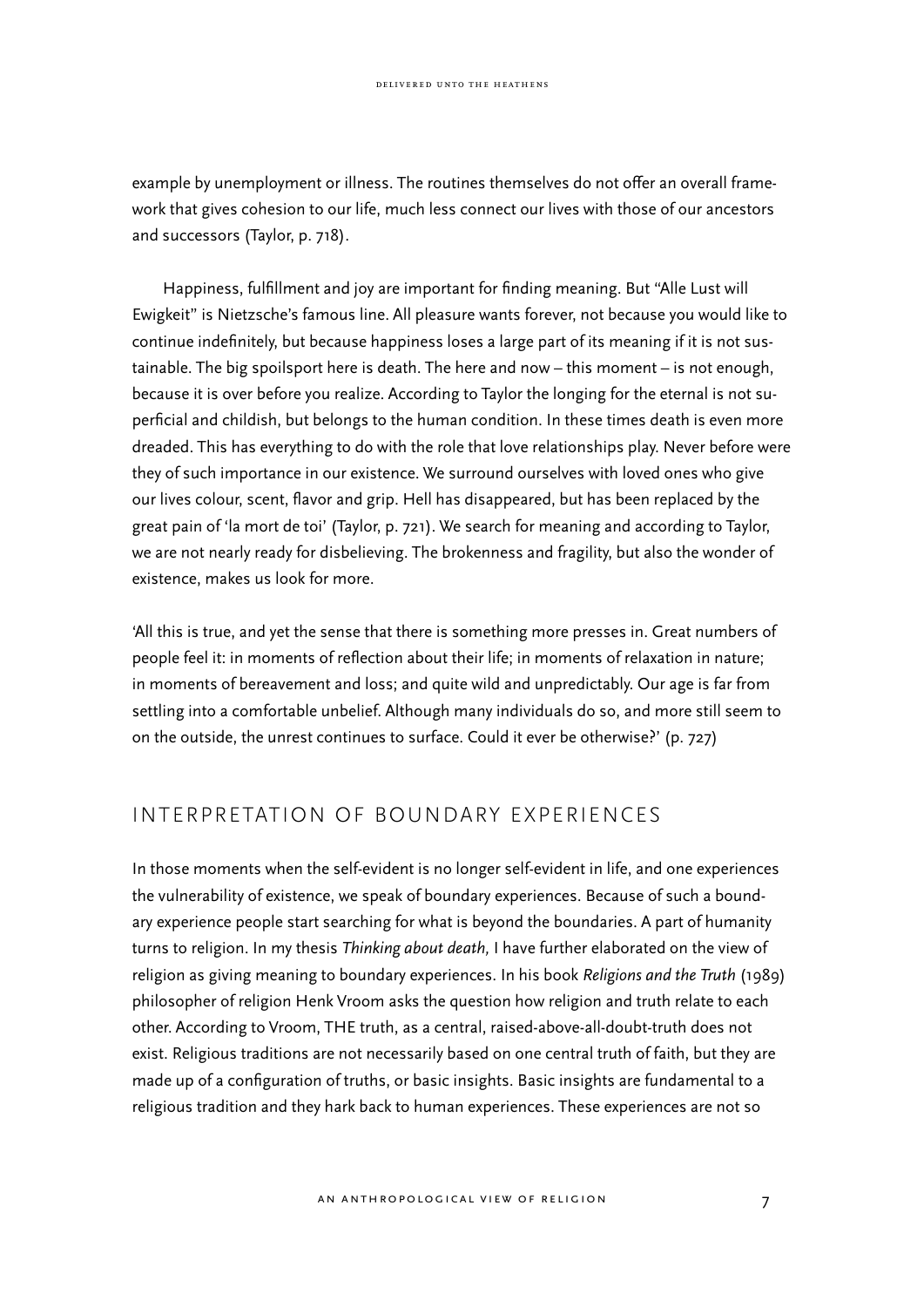much 'religious experiences', but experiences that are connected to genuine characteristics of human existence, called by Vroom 'existentials'. It is about experiences of being finite, of responsibility and failure, of insight, goodness, evil and suffering. Religious experiences explain these human experiences from the perspective of the transcendent – that which transcends the experience itself and places it in a larger perspective. $^3$  The teachings of a religious tradition (*dharma, veritates*) must be viewed as an interpretive, explanatory description of existence (p. 329-358).

Here, Vroom presents an anthropologically based view of religion, with the human perspective as a starting point. Also according to anthropologist Jan van Baal, at crucial moments religion points people the way in the world. It enables people to feel at home in this existence, with feelings of happiness, peace and warmth, but also with her insecurity, restlessness and disharmony (Van Baal 1981). Religion is a way to keep at bay the chaos which threatens to take over when someone can no longer understand the events he/she experience, can no longer endure them or can no longer morally give them meaning. Religion asks questions that surpass the daily routine, that are about the nature of things and the meaning of human existence, with all the inherent dark sides, and all values that are important in existence. As such it can be described as 'knowledge' about the 'why' of things (Tennekes 1990, p. 49).<sup>4</sup>

In a religious, as well as a secular interpretation of human existence 'power' plays a role. Power, in the sense of the ability to steer and control the behavior of others. The free and unbound 'play of purpose' that religious founders such as Jezus, Buddha and Mohammed played, is often a variation of – and an alternative for – ruling beliefs and practices. Such an alternative however, soon gets encapsulated in the opinions and beliefs of the rulers. Whether or not by appealing to the sacred, the divine or to reason, they define certain concepts and practices as orthodoxy and orthopraxis, and in that way restrict the free purpose play. (Ter Borg 2010, Drooger 2011, McGuire 2008). It is the religious leaders who determine who can and who can-

<sup>3</sup> Usually the term transcendence is used to indicate a reality which is situated above the everyday reality, but this is not a must. Ter Borg (2010) and Kunneman (2005) also, speak about 'horizontal transcendence', which occurs when the boundaries of the here and now are crossed. As an example Ter Borg mentions making plans for the future or developing new ways of living together. Horizontal transcendence with Kunneman on the one hand indicates the relationships with other people and on the other hand the horizon of values that have a guiding role in life. This horizon of values cannot have an absolute base, but begets form from the dialogue with others (2005, 72).

<sup>4</sup> See also Rita Gross: 'Simply put, all religions share, to an extent unique among human cultural creations, an attempt to provide meaning and orientation in a chaotic world, (Gross 1993, 316).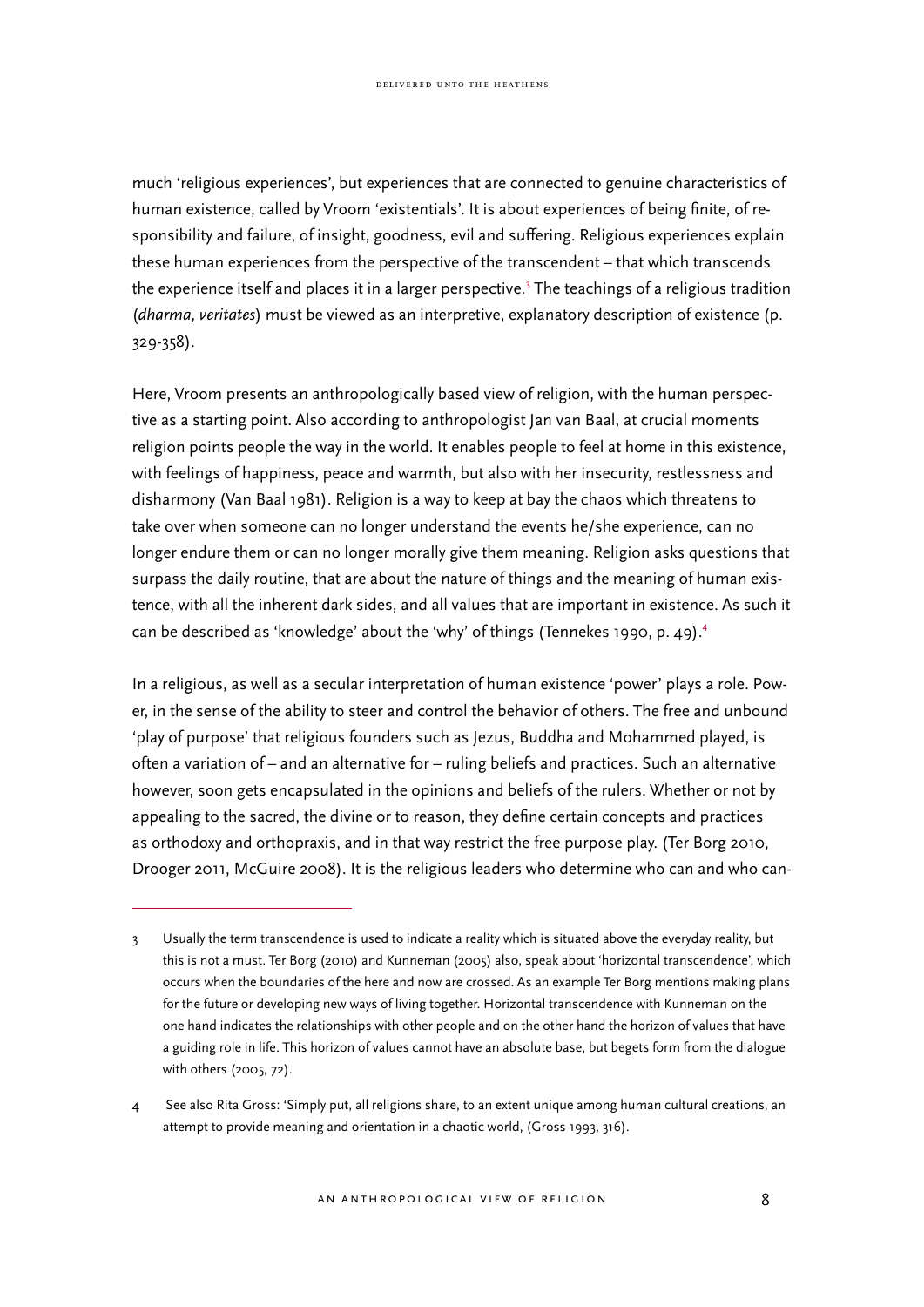not be accepted as members of the congregation (no homosexuals and suicides), and whether or not it is befitting for girls to be educated. With the holy law-book *Manu* in hand, Hindu men can explain to their wives that it is their duty to serve them as gods. But also within a secular setting, there can be influencing and wielding of power.

In the first place the anthropologically based view above, says something about religions themselves: they offer a particular perspective for the boundary experiences of human existence. It is not just a cognitive, intellectual interpretation. The well-known Scottish scientist of religious sciences Roderick Ninian Smart describes seven dimensions of religion that denote well her total integration in human existence.<sup>5</sup> He distinguishes a 'narrative or mythic dimension', in which the tales of the tradition are central, but also the stories of the believers themselves. Besides that there is also, according to him, a 'social or institutional dimension', a 'ritual dimension', a 'doctrinal or philosophical dimension' and also a 'material dimension'. This last one is about the architecture of temples and churches, but also the arts. In every religion certain experiences are important, like prayer and meditation, and experiences like fulfillment or, the opposite: guilt and lack. This is the experiential dimension. Furthermore every religion has its ethics. The seven dimensions of religion demonstrate that there is more involved here than an intellectual matter; it is about living religion, where head, heart and hands are involved. Thought is but a part, and feeling, hearing, smelling, seeing, tasting, breathing – the whole body participates. Religion and religious incorporation are about the whole of human existence. The seven dimensions also indicate that deriving meaning is a social matter, despite the individual tendencies in our times.

Furthermore the anthropologically based view of religion also says something about mankind: people feel the need to give meaning to (important) experiences in their life, to interpret them. Religious sociologist Meerten Ter Borg speaks of looking for a balance between 'ontological security' and 'ontological abandonment'. Ontological security represents reality as you see it, and which you absolutely take for granted. So it is about a situation of familiarity. Inevitably there will be presented an anomy, an experience through which we discover that things are not as self-evident as we always thought. Then there is the threat of 'ontological abandonment', a situation in which the rules that you usually adhere to and the

<sup>5</sup> Ninian Smart introduced his seven dimensions of religion to escape the problem of defining religion. Every definition of religion has restrictions and exclusions, but when life-views are described according to these seven dimensions there need be no restriction or exclusion. It may be clear that Smart also included secular ideologies; he considers Buddhism, humanism, Marxism and Maoism to also be worldviews. According to him it is artificial to make a sharp division between religious en secular beliefs and practices. In the seven dimensions the incorporation in existence always takes a central place (Smart 1989).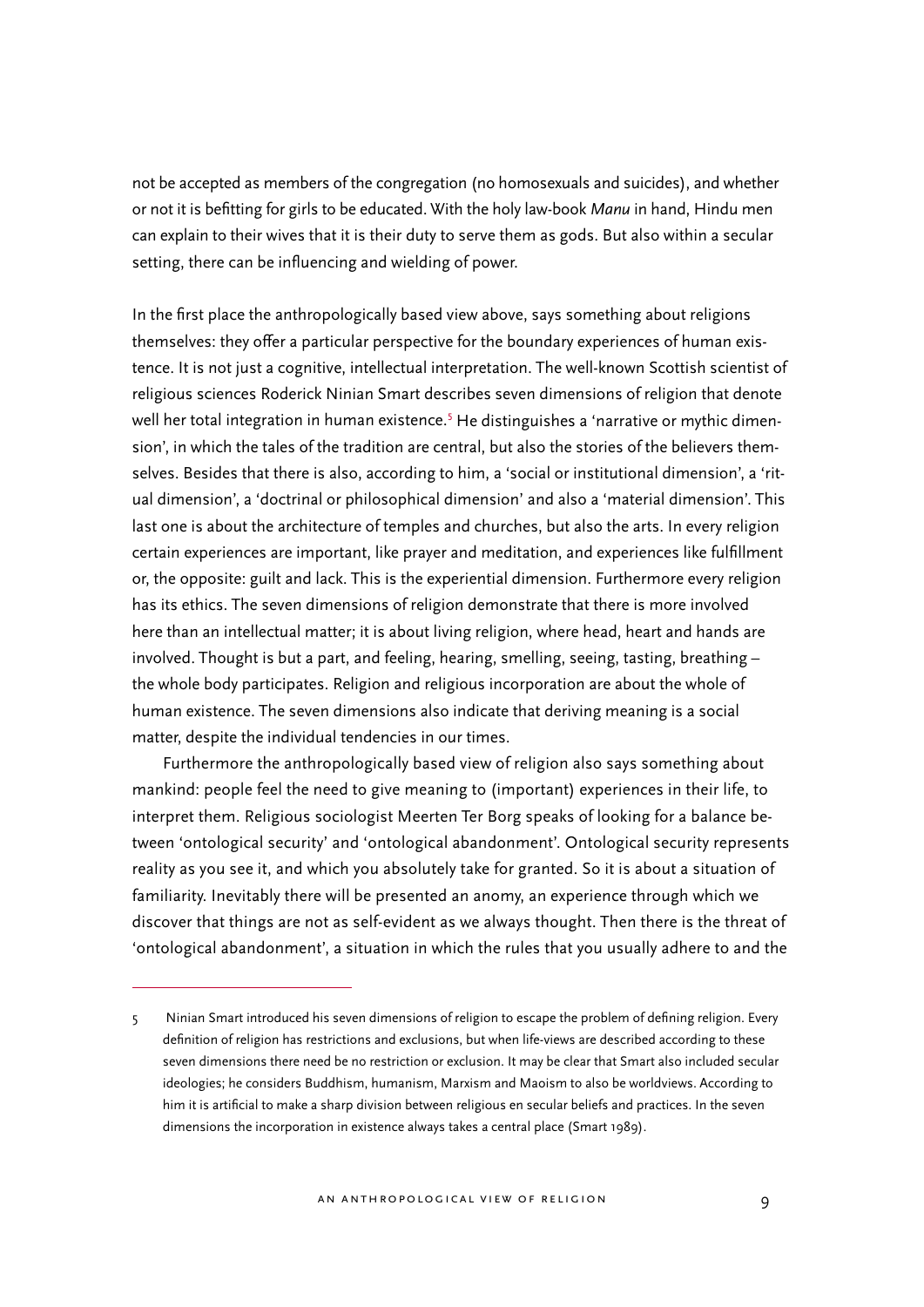framework of interpretation with which you face reality, have lost their validity.

A sense of insecurity, emptiness and alienation assault you (Ter Borg 2010). In this situation it is of importance to find a new balance. Returning to a situation of ontological security seems impossible, because the self-evidence of things is lost forever. On the other hand a permanent situation of emptiness and alienation is also not an option.

Besides Ter Borg other researchers also point out the importance of a new equilibrium. According to the social scientist Baumeister the need for meaning and significance is an elementary need in life. Without meaning a person cannot be happy and successful and eventually life becomes threatening (Baumeister 1991). In these cases psychologists speak of an 'existential crisis'. They also indicate the terrifying and painful experience of existential despair and the need for restoration (Pargament 1997, Yang 2007, Leget 2010). Philosophically oriented aid providers stress how important it is, in spite of everything, to be able to keep saying 'yes' to life (Rütter 2006, Yalom 2005, Apostel 2000). All emphasize that the 'experience of meaning' (wonderment, contact, breath) and thereby the 'heartfelt confirmation' precedes the more rational exploration and interpretation of this experience.

Finally, the anthropologically based view of religion has proven that processes of interpretation surpass the individual. They offer a framework that is characterized by certain, broadly accepted, values like freedom, autonomy, neighbourly love, rationality, self development, selflessness, health or economic gain.

#### THREE MISSIONS

From the inextricable bond between religion and human experiences three missions ensue for theology.

She needs to translate religion to the human experiences that are behind it, so to speak. This may seem self-evident, but that is not so. It is difficult to find anything human behind many religious symbols and texts. Which human reality hides behind: 'The Word became flesh'. Or behind: 'Take and eat, this is my body that was broken for you'? In which way does Christ, who triumphed over the power of the devil and hell, still touch our existence, when we haven't believed in devil or hell for a long time?

Secondly theology needs to clarify what is going on in the field of religion and purpose/ meaning in our times. Finally she needs to keep our eyes open for the connection between values and power. We live in a time where economic profit, health and success are seen as highest good for everyone. This however excludes many, who from their less accomplished lives may see totally different things as valuable, but who hardly get the chance to voice this.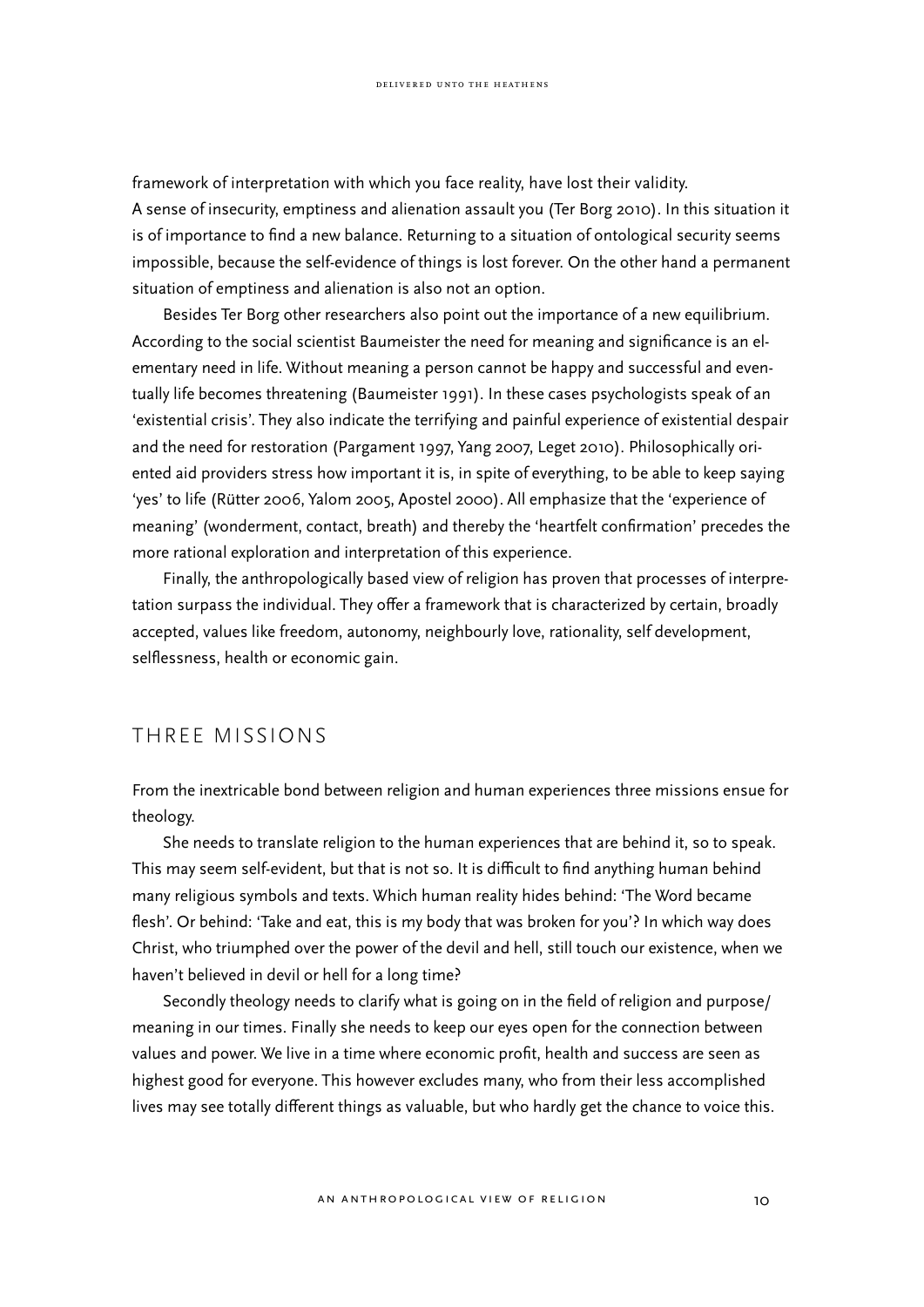# **3 FRAGMENTATION OF THE RELIGIOUS LANDSCAPE AND NEW SOURCES OF MEANING**

Sociologist of religion Staf Hellemans demonstrates in his study *Das Zeitalter der Weltreligionen* (2010) how things have changed in the Netherlands over de past sixty years in the field of religious worldviews. He makes a distinction in macro-, meso-, and micro levels. He emphasizes that the changes are not only valid for religion but also for politics, science, education, the arts and the economy, to name a few areas.

From 1960 onwards, at the macro level the religious field becomes fragmented and obscure. Before 1960 the division is clear: there are Catholics versus Protestants, clericals and anti-clericals, churches versus sects. Religion still was the cement that joined the different parts together. In one and the same village, for example, reformed brothers formed the supervisory board of the psychiatric hospital, but also the board of the reformed elementary school and the reformed church council; the same reformed principles formed the starting point for policy and behavior.

From 1960 onwards, enormous growth and globalizing starts; hundreds of religions and religious movements somersault over each other. Connections between education, science, politics and other areas disappear more and more.

For the individual these developments bring more freedom, but also more complexity. Nowadays you can choose between Buddhism, Sufism, Islam, Hinduism, all kinds of yoga. Not believing is also an option, as the Canadian philosopher Charles Taylor, among others, emphasizes.

At the meso level the situation also changes. Where in the past you had only a few powerful churches, nowadays there are many religious streaming that compete more and more. This causes religions to become more flexible. The content of the belief system is interpreted anew time after time. In many protestant churches children are now welcome to participate in communion and women in office are no longer the exception. Interreligious marriages are winning ground and the catholic celebration of All Souls Day, when the deceased are remembered, is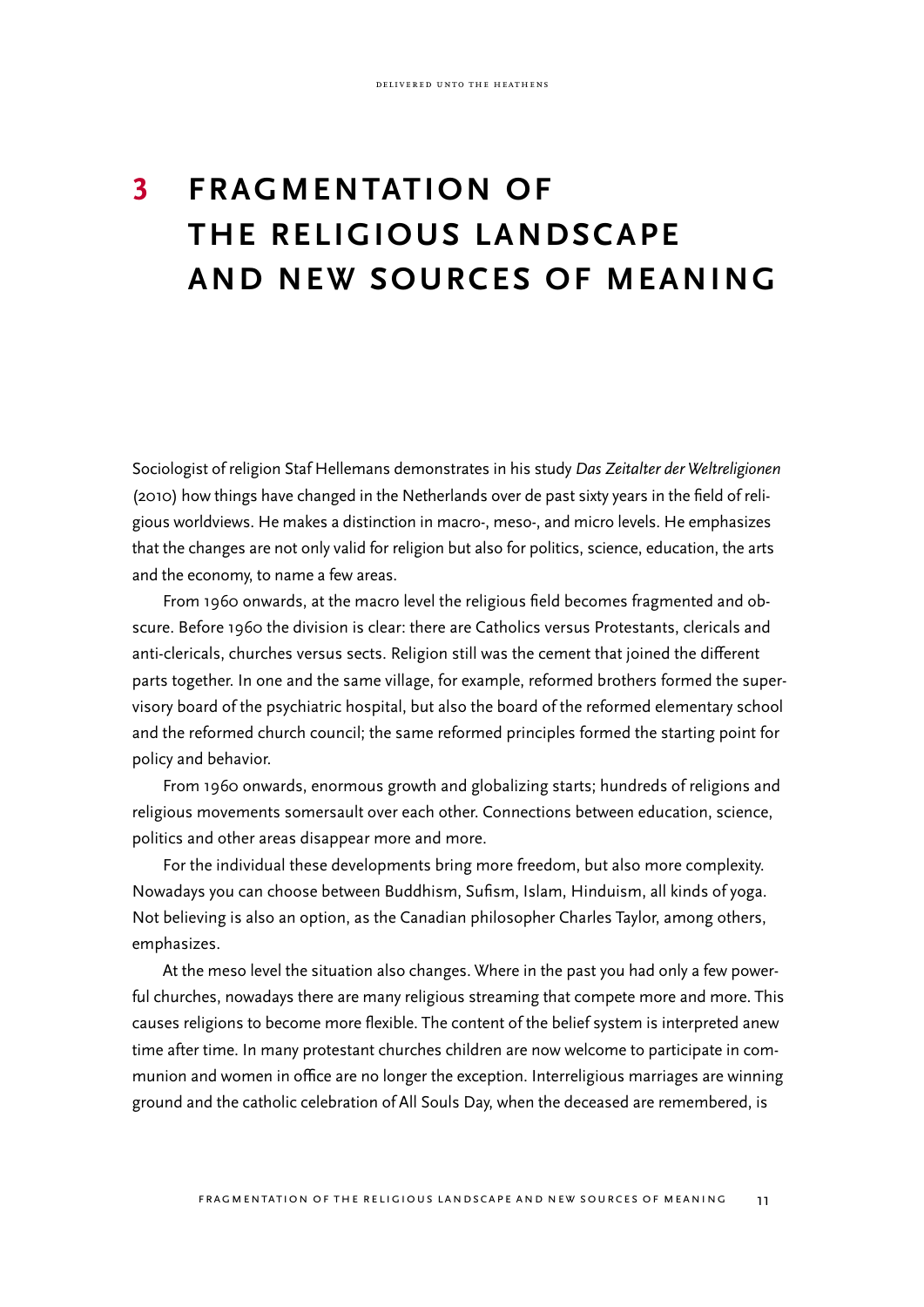also celebrated in many protestant churches, even in secular gatherings, with the aid of light rituals.6

At the micro- or individual level people feel religiously homeless, and they are searching. The individual and the subjective experience form the central focus. Everyone is obligated to tinker together a philosophy of life after their own liking and insight. People are driven by an unclear and unfulfilled longing: they roam hither and dither, from Santiago de Compostella to Rome, from the Buddhist meditation training via the yoga lessons to the wellness centre. Restlessness drives us forward. Hellemans speaks of 'longing without belonging' (Hellemans 2010).

According to sociologist of religion Joep de Hart the secularization is still going on (2011). In the past decennia God has really disappeared into the wings; even many rural churches are now empty. Outside of the church walls many people with religious feelings or a spiritual interest are on the move. But this alternative spirituality, according to De Hart doesn't mean a reversal of the secularization process – in contrast to what others think. Many newly spiritual people are focused on this earthly reality and not on the transcendent. Also, the popularity of this new spirituality must not be overrated: clearly only minorities are involved, often ex-churchgoers. The numbers are absolutely too small to compensate the exodus from the churches; ultimately we can speak of the erosion of religion.<sup>7</sup>

The concepts and practices of the 'new spiritual people' are loosely compiled and formed, and are often translated psychologically. Spirituality has become 'free floating', she has no sharply defined social identity and social ethics are lacking. Finding one's own personal mixture of beliefs, symbols and practices that are meaningful for this moment or this phase in life is central (De Hart 2011, p. 242).

It seems that the social debate about religion has been expelled to the margins or that it is ruled by suspicion and fear. Headscarves, minarets, ritual slaying, circumcision and homophobia incite the feelings in Europe, which until recently was seen as a calm zone of tolerance and brotherhood. Religion causes tensions and stress (Mikkers 2012, Nussbaum 2013).

<sup>6</sup> Refer, for example to the project 'Allerzielen Alom' (All Souls Everywhere), which raises remembrance to a form of art, where cemeteries are the preferred locations. www.allerzielenalom.nl.

<sup>7</sup> Sociologists of religion have differing opinions about the number of people that consider themselves to be spiritual. Berghuijs' research shows that 29% of the Dutch population is involved. Jespers, a scientist of religion from Radboud Unversity Nijmegen has the tendency to estimate the number of real and truly practicing supporters to be  $2 - 5$ % (Jespers 2013, p. 242).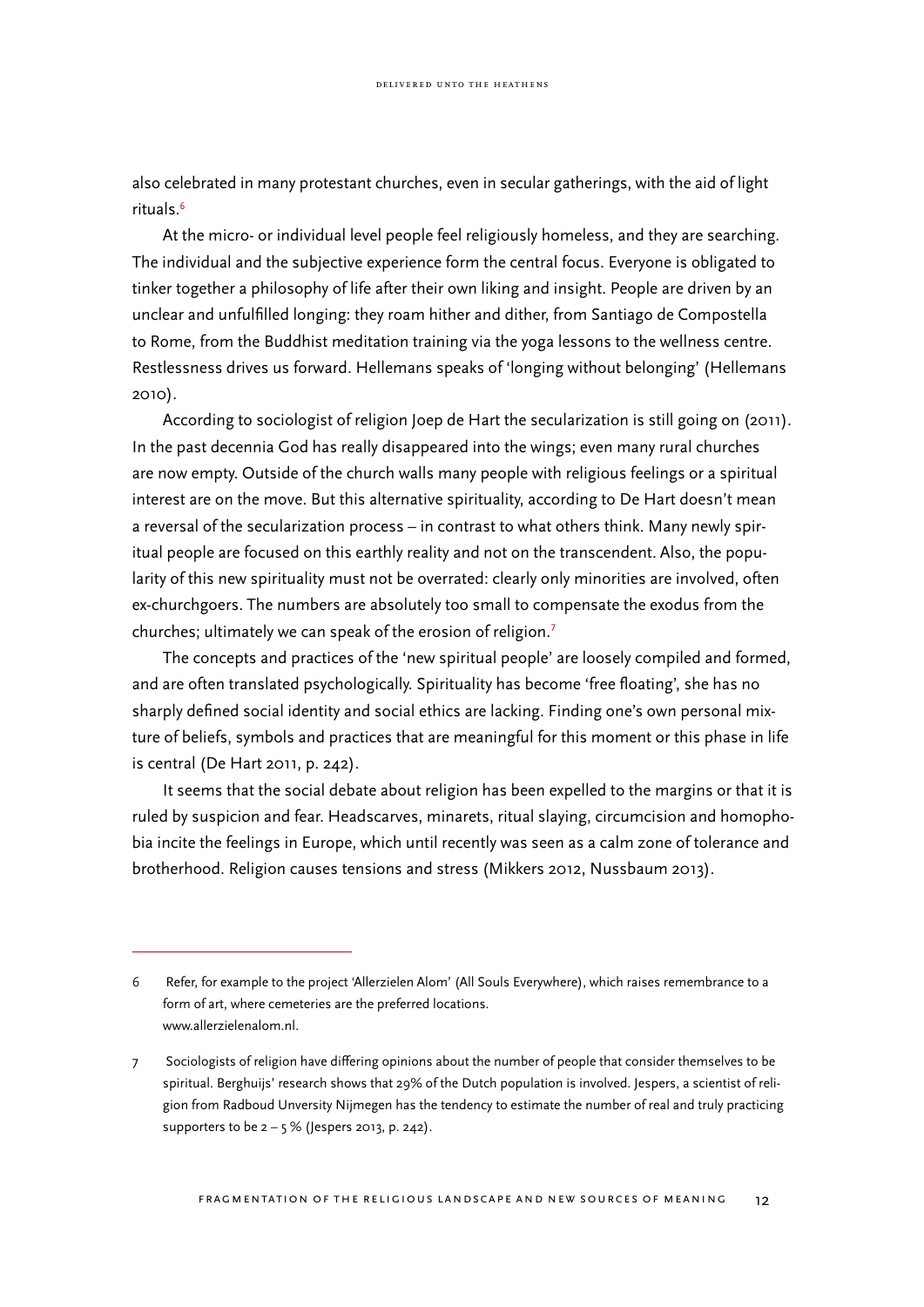#### PURPOSE UNDER PRESSURE

Because of the fragmented religious landscape there is no longer available a clear, transcending framework for purpose/meaning that can help interpret important experiences. 'Freedom and happiness' is perhaps the greatest common denominator. This freedom may become a significant challenge when people come up against the boundaries of existence. When life is upside down, less self-evident than it seemed to be, and places us before moral dilemmas, exactly then the question of purpose and meaning arises. How do we find a place, a home, a refuge? How and where can divisiveness and fragmentation, doubt and insecurity ever come close to wonderment, wholeness and happiness again? How can we find direction and what is the right thing to do? Nowadays not the finding but the searching is the focus, and authenticity and subjectivity are important directives. It just depends on where you can find purpose/ meaning.

That is not an easy task. Especially not when we realize that 'purpose or meaning' encompass several dimensions of existence. Because it is not just about a view of life, but also about a way of life, about ways of behaving, about community, an ethic on which you can base your choices and about rituals in order to restrict the chaos. Because of the secularization there are less traditional religious helpers nowadays. Moreover, because of their commitment to one particular religious belief, they often miss the connection with the majority of the population, who no longer expects to find answers in a traditional life-view. Even though regular aids in health care and in social services are open to their client's life questions, they lack the knowledge, methodology and time to adequately address problems of purpose/meaning. They also often don't know where to refer their clients (Hulshof 2012). Ever more often the religious and philosophic language is replaced by a medical or psychological discourse, which makes it hard for people to articulate what it is that makes them restless and insecure. Research within several care practices shows that clients as well as helpers have difficulty naming life questions (De la Hayze 2012, Anbeek, Schuurmans & Palmboom 2013).

The sociologist, Gabriël van den Brink, shows language problems with giving meaning. He researched idealism of people currently and concludes that they are still driven by ideals, but that there are some changes of focus to be observed. Where formerly God, fatherland and work were central, this has moved via our neighbour, society and mankind to love, the body and nature.

Van den Brink notes that present day activists often lack a language in which to express, communicate, judge and defend their actions. In his opinion a civic talk could be of help here. A public conversation that connects people's everyday experiences to societal views and political standpoints. In this public conversation citizens develop their opinions about the 'good life',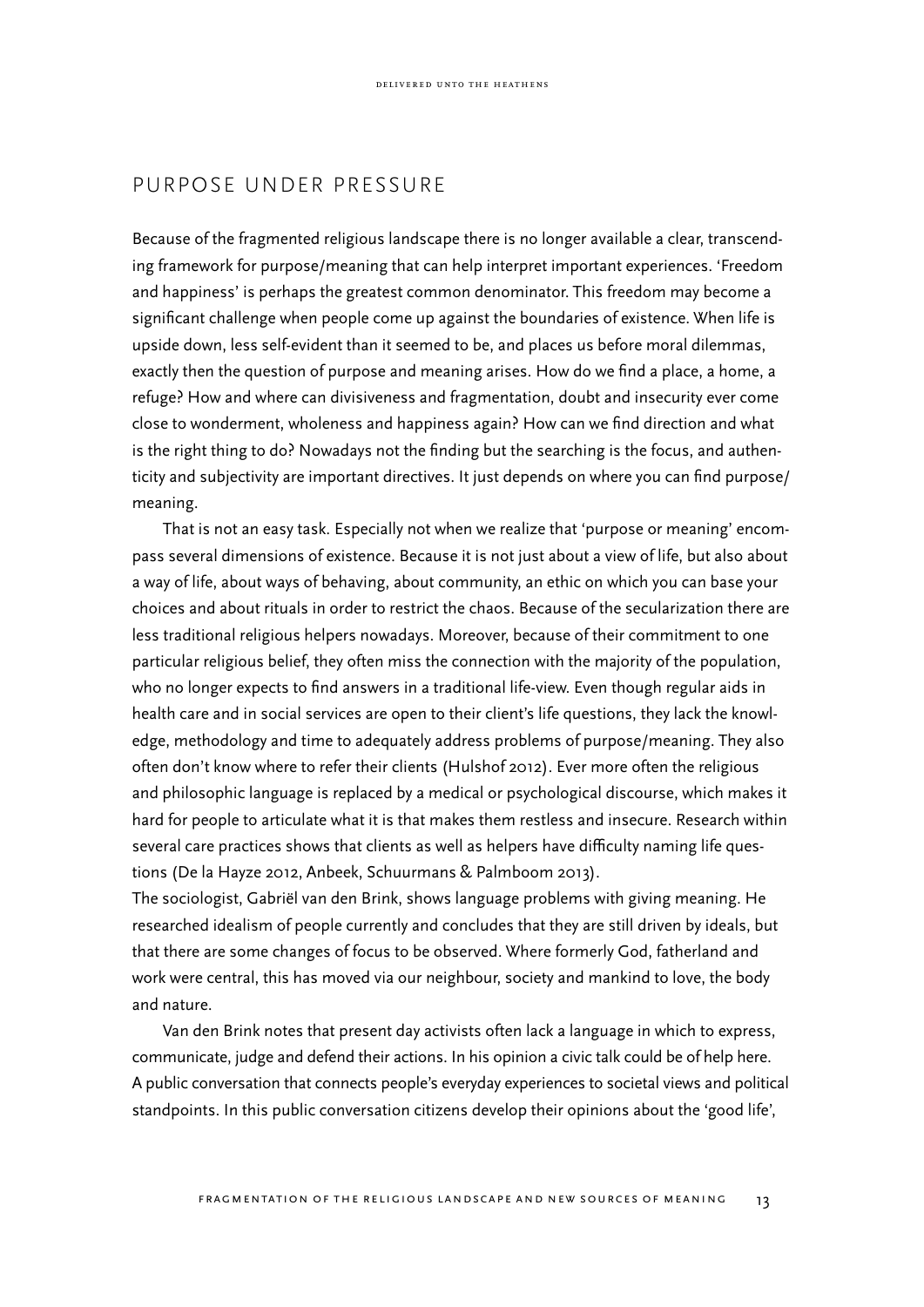in which also one's own concepts about the Higher need to be addressed. Not everyone needs to have the same vision. According to Van den Brink one could form groups, or 'co-operatives' of people who take the same stance in life, where one co-operation is spiritually oriented, the second embraces social engagement and the third one engages in health or vitality issues (Van den Brink 2012, p. 103).

Not only at the micro-level do people look for inspiration in ideals and act accordingly, Van den Brink ascertains. At the meso-level this also sometimes happens, for example when people support their sports-club, or when they dedicate themselves to the work that they do. However, there is no language in to articulate these ideals, which means that the real communication about it is lacking, and so also the value-orientation at meso- and macro-levels.

#### NEW RESOURCES

The formation of co-operatives for which Van den Brink appeals, where people plan together what makes a good life for them is already taking place in Dutch society. For example, consider the NVVE<sup>8</sup> or the citizens' initiative *Uit Vrije Wil (Out of Free Volition)*. With values like independence, autonomy, freedom of choice, not having to suffer inhumanly and dying with dignity in top, they invest in the possibility for a 'good' death, in which help from others is not excluded. Through the media they are able to reach a large audience and in this way they influence the view of many concerning suffering, dependency, old age, vulnerability, self-determination, solidarity and human dignity.

People also gather around other themes and values, and formally, but often also informally connect with each other (Van den Berg, Van Houwelingen, and De Hart 2011). When these groups participate in the societal debate they are a resource or source of inspiration, also for those who do not join their group directly.

#### THE ART OF LIFE

Another important resource in modern secularized countries in these days is the philosophy of the art of living. Existential philosophers like Heidegger and Nietzsche play a large role with this movement, but also philosophers of antiquity like Plato, Aristotle, Epicure and Seneca.

<sup>8</sup> De Nederlandse Vereniging voor Vrijwillig Levenseinde. (The Dutch association for voluntary ending of life)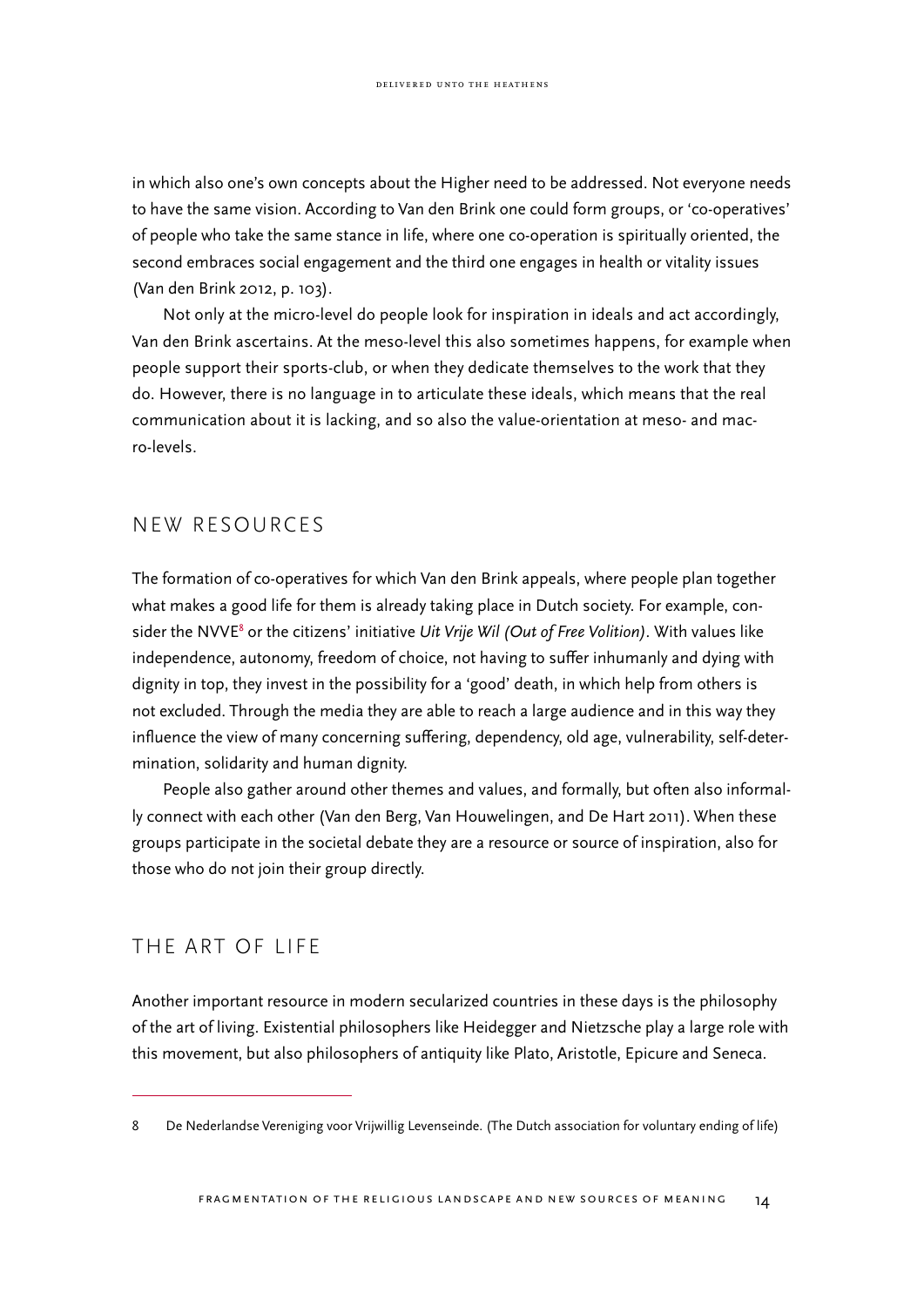The philosophy of the art of living not only comprises thought, but also action. It is about turning your life into a work of art.

Within the Dutch language area the philosophers of the art of living Joep Dohmen and Wilhelm Schmid can frequently be heard. In their work they emphasize the tragedy of existence. Life is fundamentally insecure and fragile, many things can befall us – illness, death, psychological suffering, violence, betrayal – this calls forth fear. According to them the art of living is important because life is tragic and short. Especially in modern culture, where people are no longer embedded in religious communities, they feel the full meaning of death. One dies alone, and death is the ultimate boundary of life (Schmid 2001, p. 24). The art of living cannot get rid of the vulnerability and the fear, but it does offer a way of han-

dling it, by confronting it. The attitude in life that she advocates, is characterized by the values 'self-care', 'moderation', 'autonomy', 'freedom' and 'authenticity'. Self-care entails investing time and attention in getting to know yourself well and face all feelings that accompany vulnerability. Moderation means to not allow yourself to be swept away by emotions, impulses and fears, but learning to handle the boundaries of reason, with fear, pain, poverty and death. We search for balance, from which point we can win back our autonomy. Autonomy does not mean our life is makeable, but rather that we ourselves determine how we react to what happens to us. This can be done by creating inner order and by keeping our peace of mind and vitality. We can hold onto our ideals and we have the freedom to choose our values and to live in accordance with them. Finally, authenticity stands for the right involvement, for an inner attitude, for a belief that you behave in a certain way because that is what you should do (Anbeek 2010, Schmid 2004, Dohmen 2007).

According to the Dutch philosopher Paul van Tongeren the philosophy of the art of living underestimates our powerlessness, our inability, our weakness and our vulnerability. With this failure to understand there is too little attention for the measure in which suffering is inevitable in human life. Wilhelm Schmid goes so far to say that even one's suffering is one's own choice. When we learn to moderate our longings, and learn to see the difference between possibility and reality, we will eventually learn to navigate between the two. According to Schmidt the individual himself must choose to which suffering he gives preference (quoted in Van Tongeren 2013, p.129).

Van Tongeren is surprised that the ethics of virtue no longer plays a role in the modern philosophy of the art of living. This ethic is also one of self-realization, but she does more justice to human vulnerability and powerlessness than the art of living. According to the virtue-ethics one has no say over happiness, happiness is fragile, just like good. Van Tongeren considers the art of living to be a remarkable mix of elements of classic morality (with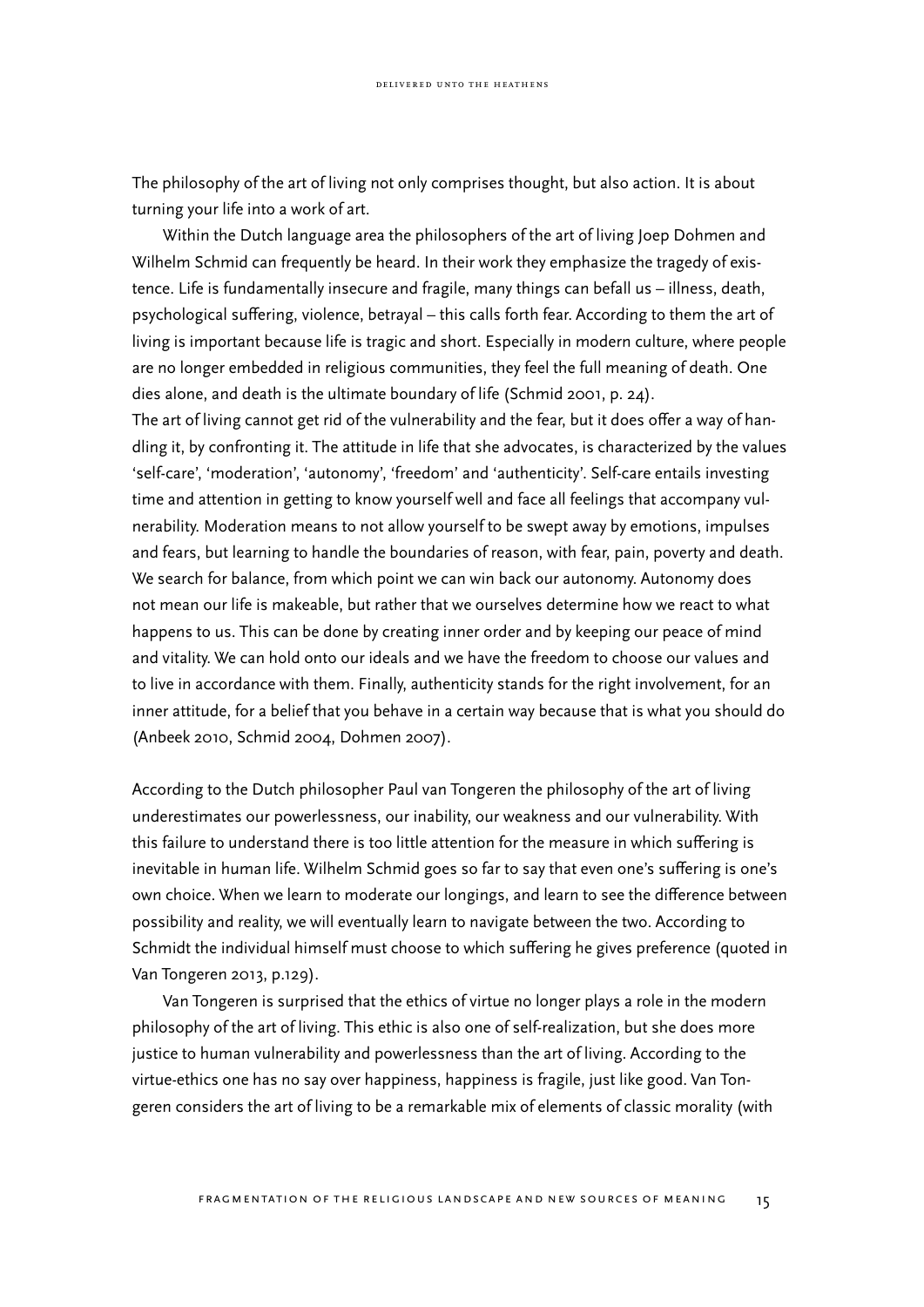emphasis on training and self-perfecting, and with a blossoming and happy life as purpose), the Hellenistic fixation on one's own happiness (indifference towards that which is not in one's power) and a modern belief in autonomy and one's own capabilities. He advocates consulting Christian art of living more often, which takes the human shortcomings more into consideration.

#### HEATHEN USER MANUAL

A popular philosopher who does this entirely in his own way is Alain de Botton. In his heathen user manual *Religion for atheists* de Botton pleads to translate all sorts of religious ideas and uses to the secular world. You may very well shrug your shoulders about believing in God and even be a convinced atheist and yet be interested in the way religions stimulate moral awareness, encourage a sense of community, or use the arts and architecture. There are two important needs which we still do not know how to handle well in the secular society. In the first place the need to live harmoniously together in communities, despite our egoistical and violent tendencies. In the second place the need to be able to handle the large amount of suffering that befalls us, like disrupted relationships, death of our loved ones and our own decline and disappearance (De Botton 2011).

De Botton's book is a remarkable catalogue with which you can roam the museum of religions and en route take what is useful to you So, according to him, in the room 'sense of community' it is a good idea to consider what religions have done in the past to promote the spirit of community. Who knows, we might learn something from this, now that the current sense of community has been so undermined by the pursuance of individual purposes. De Botton emphatically notes that we should especially look at the practical directions, without calling upon the theological top-structure that was once so closely connected to them.

In the room of education we can learn something from the way in which Christians handled their holy scriptures. They were seen as sources of wisdom and as a guide for living. According De Bottom we can put culture in the place of religion. Novels and historic writings offer life-lessons, we are just not used to seeing them as advice as to how to live our life. In his opinion we can learn this from religion. (p. 109).<sup>9</sup>

Religion accentuates that we are imperfect beings; we are not capable of lasting happiness

<sup>9</sup> A wonderful example here is the book: Erfenis Europa (Inheritance Europe), by the remonstrant preacher Berkvens-Stevelinck (2012). She connects historic-cultural heritage from the arts, literature, music and film with nine current and personal values.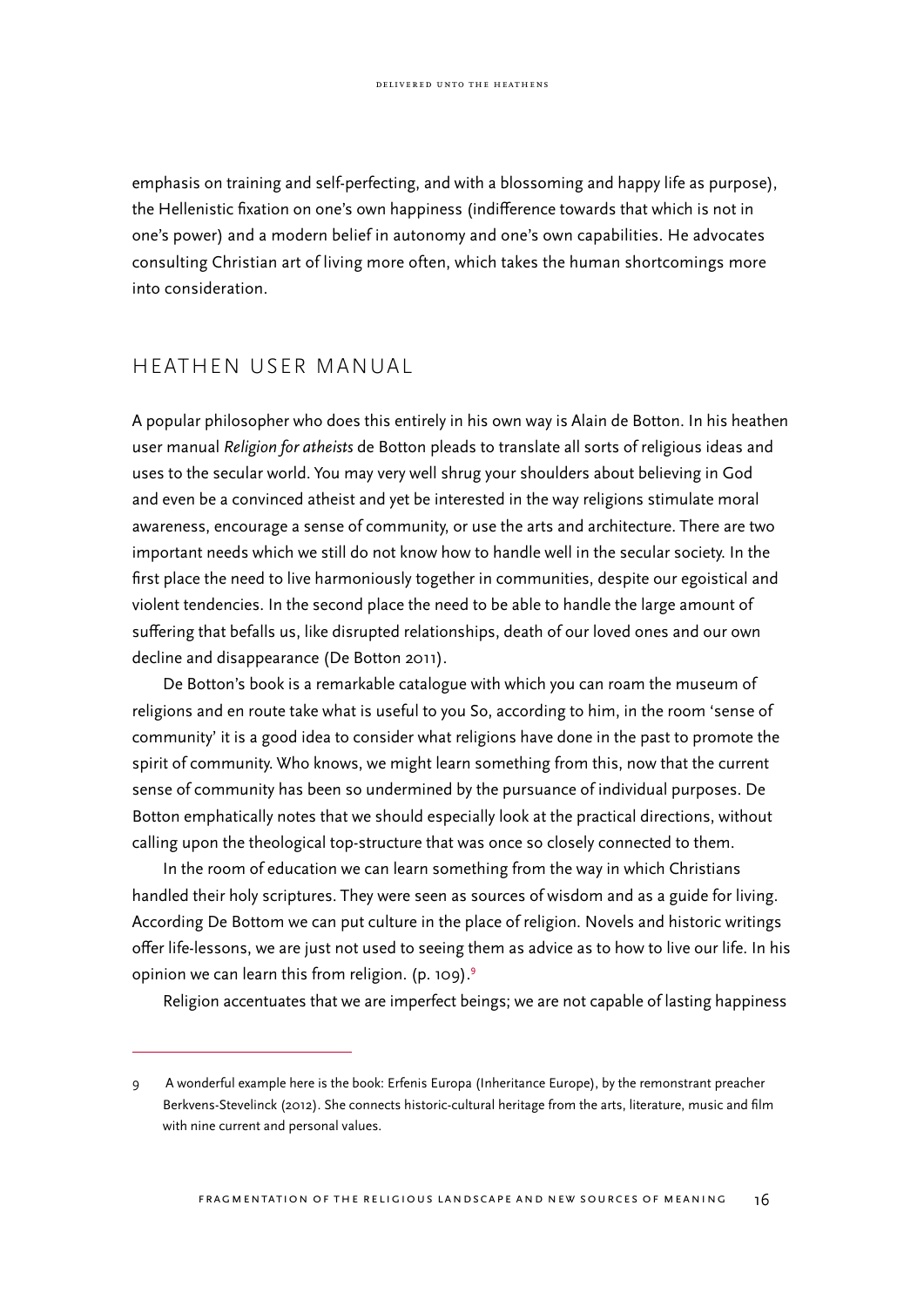and are plagued by all kinds of desires and fears. Even if we don't believe in God, a ritual, like voicing your pain at the Wailing Wall can be of great importance. Although there is no God to hear us, we still here each other, the struck ones mourn together, grief doesn't only strike us. 'The wall is a place where it is revealed to us what the grief that we usually carry in silence really is: a drop of sadness in an ocean of suffering. It brings us to the comforting realization that disasters are omni-present and in one blow corrects the cheerful assumptions that our culture so unthinkingly takes as a premise. (p. 194).

The perspective of being human in the jewish-christian tradition is enviable. When God is dead, the chances are that people – to their own detriment – will place themselves at the centre. They imagine they are lord and master over their destiny, destroy nature, forget the rhythm of the earth, deny death, and fail to value everything that slips through their fingers until it is too late. Our secular world lacks rituals that keep us in our rightful place, and so the man becomes the measure of all things (p. 194).

Some critics ask in bewilderment whether De Botton takes the new structure that he wants to build from the leftovers of religion seriously. He builds a new religion of man and appoints himself as high-priest (Holtzappfel 2013). For the time being I assume his plea is meant seriously and humbly.

In view of my argumentation De Botton's approach is interesting: religion holds much that is valuable, and we must not lose it. In many ways believing is richer than not-believing, and De Botton is a welcome guide to help show us the way. But I do question whether this philosopher of the public is not too much of a 'philosopher of convenience': why would he be afraid of the theological top-structure of religions? If religion is a work of man in the eyes of an atheist, then the theological top-structure is also. A lot of value can be found in the thought processes and underpinnings of religion. Certainly philosophers, who are educated and proficient in systematic thinking, should not shirk back from the top-structure of religion. For them there is the grand task of finding out which human treasures are to be dug out of the top-structure. And if they consider themselves to be incompetent they can always consult the theologians, who are more adept at decoding the theological content to the underlying human experiences. A nice presumption, but unfortunately reality shows a different picture.

#### ZOMBIE RELIGIOUS LANGUAGE

Dutch theologian Ruard Ganzevoort, in his essay *Spelen met heilig vuur (Playing with sacred fire)* (2013), diagnoses dismally. Current theology is disappearing more and more into the margin of society and is threatened with absolute irrelevance. Many classic theological ideas,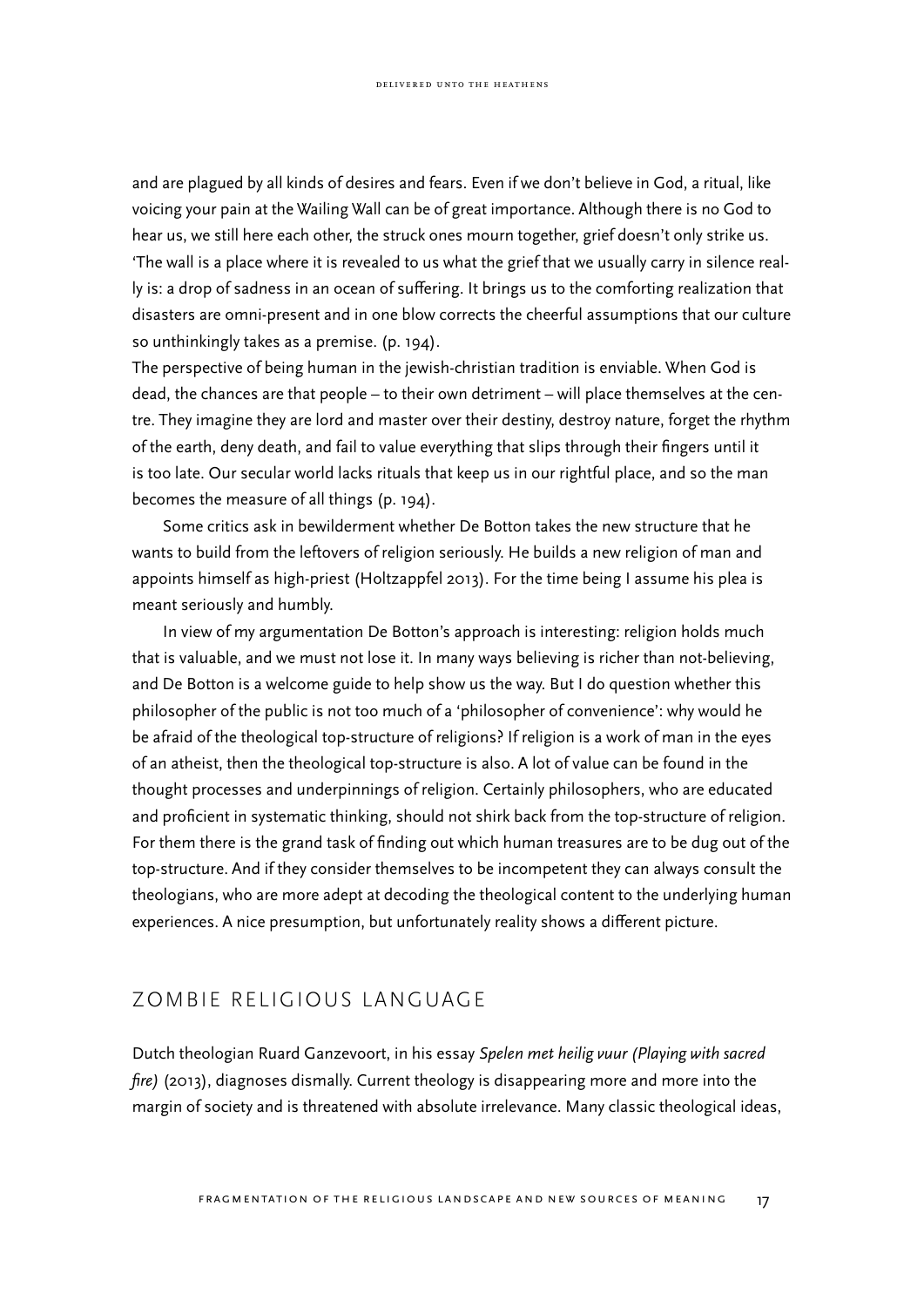like 'guilt', 'sin', 'evil', 'sacrifice', 'forgiveness', 'belief' and 'truth' have become 'zombie-categories'. They no longer refer to a living reality and have all but forgotten to die. For the small circle of believers that is left they still function as code-words of a religious secret language, but for many in society this zombie religious language is irrelevant. Nevertheless – and theologians are the ones to know this – theological language refers to questions and experiences that are still actual and so it is still meaningful. Because, unlike a judge or a psychologist, the theologian looks for 'a higher or deeper dimension' in the questions and experiences of life, for something that transcends our existence, for ultimate answers (p.6).

Therefore we have a need of theologians who are able to do at least two things. They have learned to speak and understand the complex sacred language, and so act as a translator between people and between people and their traditions. Apart from that theologians must be able to recognize the fundamental life questions in modern culture, that also play a part in religion and to think these through. Religion is about handling ambivalent life. Sometimes she offers comfort, hope, perspective and something to hold on to. Sometimes she turns our calmly flowing little life upside down by advising us that there is more. 'All talk about above comes from below', is a well known saying of theologian Harry Kuitert, but we must become a bit more radical. All our talk about God says something about our existence here and now, as does our talk about heaven, the hereafter and creation. We must learn to make the transition to wisdom, and to steady ground beneath our feet. Religion also addresses 'truth', but this word has become so tainted that Ganzevoort suggests to not using it any longer. According to him it is really all about freedom, connectedness and responsibility, and how we can find our way there, inspired by each other and our sources. When reading Ganzevoort's essay you would think a remonstrant theologian was speaking here, but that is not the case. His words remind one of the remonstrant professor Cornelis Tiele, who in 1897 already writes that he wants to research religion as a purely human phenomenon (Tiele 1897, p.10).

Ganzevoort places remarks twice more on public theology. This theology is by definition fragmentary, according to him; there is no collective base upon which this theology can be built (p. 43). And furthermore this fragmentary theology does not lend itself easily for the systematic of a catechism or the order of a dogmatic manual (p. 45). In the rest of his argumentation Ganzevoort shows by way of film and popular culture what such a fragmentary public theology could entail. As a framework he chooses the virtues 'belief', 'hope' and 'love', with which he comes close to the earlier mentioned philosopher Van Tongeren.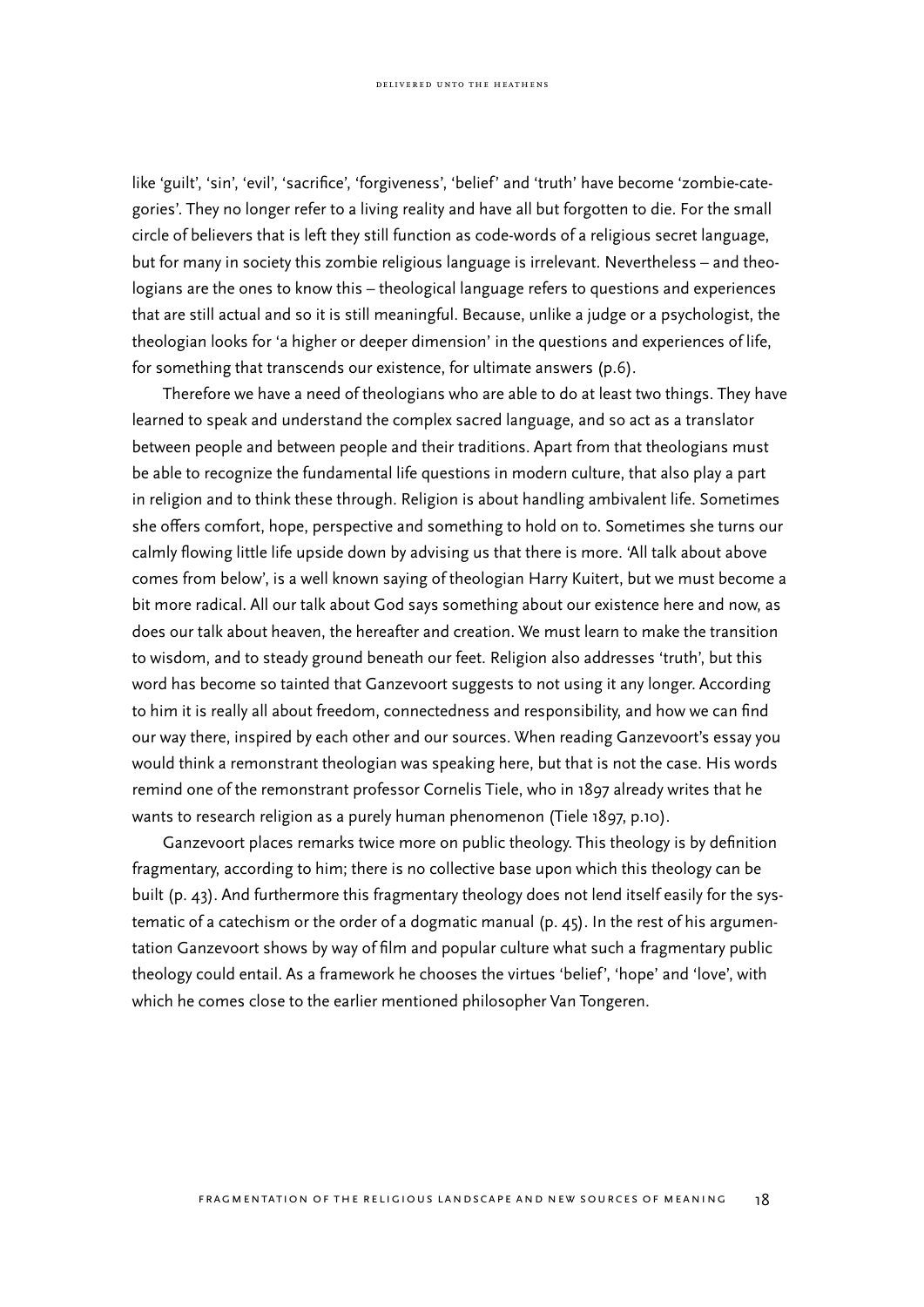## **4 AN EXPERIENTIAL THEOLOGY OF VULNERABLE LIFE**

The discussion about a public theology is of great value. Hopefully Ganzevoort will be right, and we will be in time to prevent that theology goes down due to her own irrelevance. However, I want to strongly contradict Ganzevoort on three points.

In the first place public theology can be more that fragmented, and there certainly is a collective base for this theology. Alain de Botton, but also Ganzevoort himself, and many others provide these: the vulnerability and fragility of human existence.

Secondly I am convinced that especially the systematic theology is extremely suitable to demonstrate the relevance of a public theology. If theologians have the courage to radically translate that which traditionally is seen as the heart of theology to the underlying human experiences and the searching life questions, then that can offer theology a wonderful prism to look at human existence in all its colours and facets. Numerous perspectives become perceivable that can lift man, also current man, above himself and his personal grief.

Thirdly we must not cross out the question of truth. De demand for truth is connected to the search for the real, the good and the beautiful, which we must not quit. This question does need to be connected with the questions of purpose: from where do I come? What is my business here? Where do I / we go as people? (Denaux 2013). In this manner truth is always 'lived truth', experiencing or doing what is right, being in wonder of what is beautiful. This truth is not always and ever the same, but something that is our business in this life itself. There need not be just one lived truth, it is exactly her many forms that make her grand and impressive (Anbeek 2009).

Theology should be built upon these three pillars: vulnerability, systematic theology and lived truth.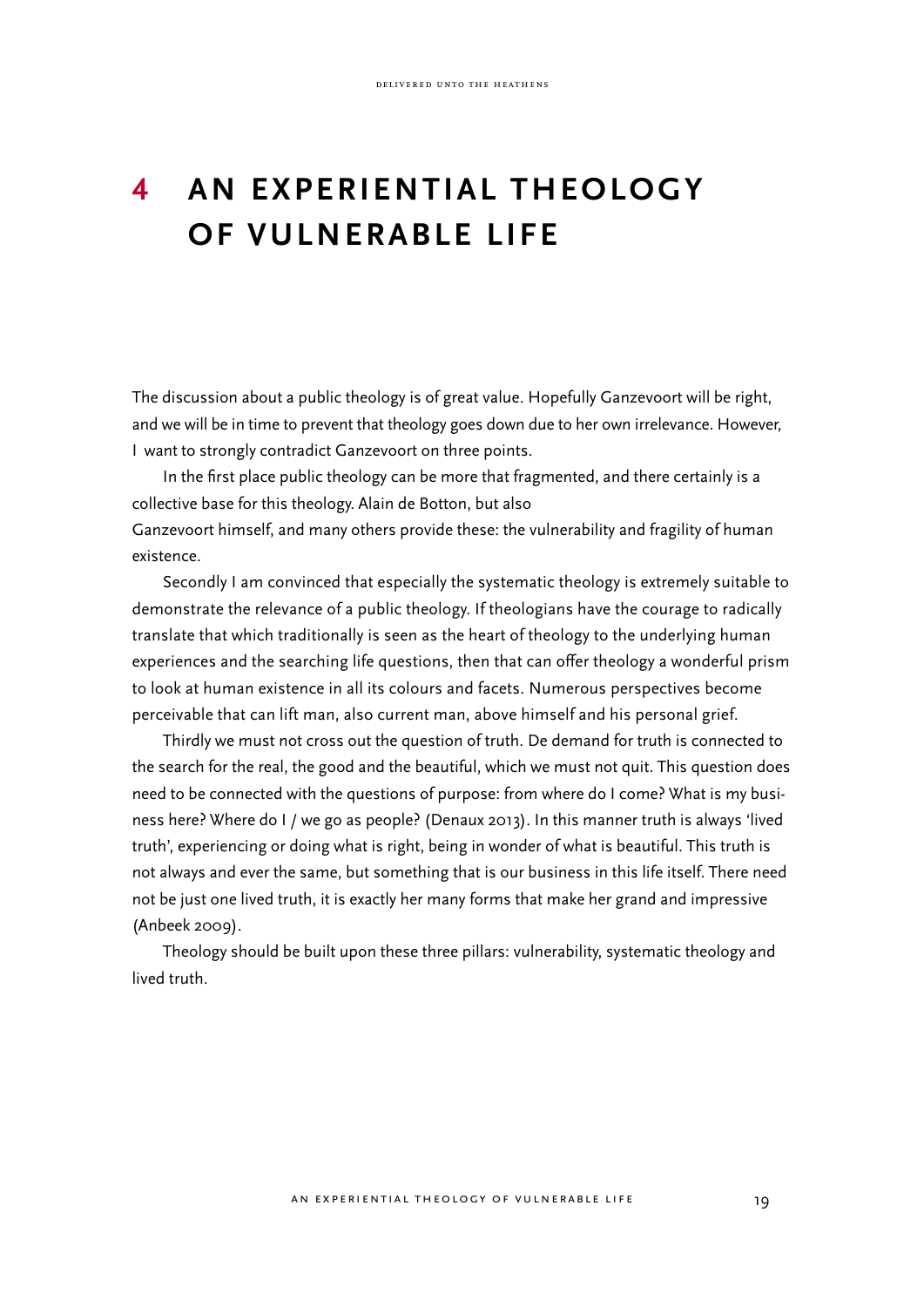#### VULNERABLE LIFE

The shared foundation of this theology is not a sacred source or a theological document, and also not a divine revelation. It is moulded from the vulnerability of life. They can be called boundary experiences, basic experiences, existential experiences, experiences in which the security of existence which was taken for granted falls away..... This is about personal experiences that turn your existence upside down. Life as it had been up until then ceases to exist. A new, unknown reality announces itself. Different experiences can be involved, but in most cases there will be a loss: loss of health, loss of a job, loss of a loved one, a view of the loss of your own existence.

In theology of vulnerable life we will first zoom in on the concrete experience of loss, the breach and the abyss or the empty country that then becomes visible. In *De berg van de ziel (The mount of the soul)* which I wrote together with Ada de Jong, Ada's story is pivotal. In the summer of 2008 Ada lost her husband and three children in an accident in the Italian Alps. In my book *Overlevingskunst (The art of survival)* my own experiences are the starting point. Zooming in on loss means being willing to face the feelings that accompany loss: sorrow, despair, sharp physical pain, tiredness, exhaustion, resignation, resistance, sometimes relief, and guilt.

Facing this and feeling the vulnerability is hard and not at all pleasant, but it is a step that cannot be left out. It shows and makes tangible that we are far more deeply and fundamentally connected with each other than we normally think we are.

According to philosopher Judith Butler one can question the much loved story of our autonomy based especially on experiences of grieving and violence. According to her these experience break down the illusion that we master ourselves. We become who we are through relationships, but we do not belong to ourselves, we are also 'disowned' by others (Butler 2004, p. 24).

Characteristic for this theology of vulnerable life is that she takes concrete experiences as a starting point, not general treatises of abstractions about vulnerability. The Italian philosopher Elena Pulcini, who also takes vulnerability as a starting point for her care ethics, says that imagined vulnerability can also trigger a turnaround. We can image that many events that are mutually connected take place and threaten all of humanity with extinction. This awareness of global vulnerability, in which ones own vulnerability and that of others merge, can form the base for a new exploration of our responsibilities (Pulcini 2013, from p. 184 onward). Although Pulcini touches on an important point with her global vulnerability, I do not agree with her resorting to a mind-experiment. The concrete reality of our own physical, vulnerable life and that of others around us, offers enough for us to have firmly in our minds what fragile life entails in depth.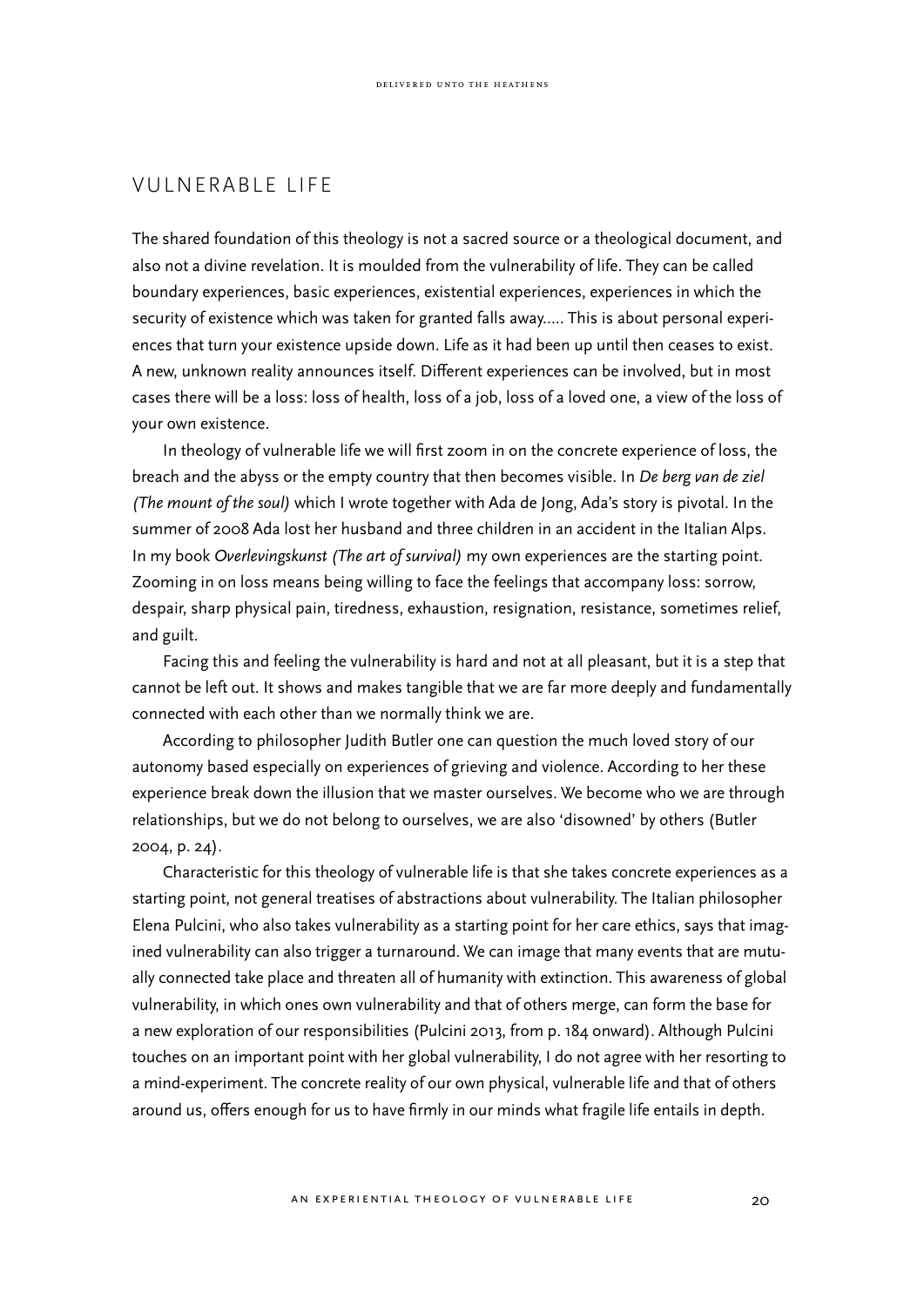My choice to go for the micro-level of the experience is a choice for the practical, lived through, experience and the wisdom that can become visible here. But also at the meso- and macro-levels it is important to think through the implications of concrete experiences of vulnerability.

At the middle-level I plead for a 'discourse about vulnerable life'. My aim is for small or large groups to share the personal experiences of fragile life. Discussing together what went wrong, broke away, wasn't possible, didn't succeed, hurt, wounded us, belittled us, where freedom was lost, how we lost ourselves, is not a popular activity. We'd rather keep silent. That, however, is a choice with political consequences.<sup>10</sup> Keeping quiet about dependency and vulnerability, a 'discourse of silence', causes these personal experiences to fall out of the picture, have no name, to not exist. That means we are delivered unto a one-sided story about success, self-development, freedom, health, independence and self-determination. But when we speak of that which hurt us and was broken, we also speak of what gave us strength, what was helpful, how we bounced back, where new possibilities arose, where we discovered something that we had not seen before. It makes visible a shared human condition and invites us to take responsibility for each others' physical, practical life. It opens the eyes to underlying questions that surpass the individual domain. How do we as a society handle vulnerability and dependency? Why are we so quick to think they mar the human dignity? What exactly is human dignity? An ethical appeal can be heard in these questions.

Pulcini, who earlier said that human imagination is large enough to envision our vulnerability, sees a risk in stressing the personal events. We can indeed get stuck in the trauma and the isolated episode, and not see vulnerability as something shared that is fundamental to the human condition. Exactly envisioning global vulnerability makes us consider our responsibilities (Pulcini 2013, p. 185). With that, Pulcini underlines why it is important to tell each other our stories and listen to each other. In this way a discourse of vulnerable life can commence at the macro-level, in which we articulate and so make visible the shared human condition of vulnerable life and the accompanying individual and common responsibilities. Human life is valuable, vulnerable, dependent, and thoroughly relational. Based on shared insights new value-orientations can arise, so that we also see mutual openness, responsibility and solidarity, as necessary to protect life, allow it to blossom and bring it to a good close.

<sup>10</sup> Opening ourselves to feelings, especially those that happen in the context of relationships that we cherish, means we are capable of enduring dependency and fragility, and that is difficult because we live in a world in which dependency is seen as inferior. Feelings are personal, but not private, you can communicate them with others. The British psychologist Stephen Frosh writes that the ability to feel other's feelings, or at least understand them, could be the pivotal point of our humanity (Frosh 2011).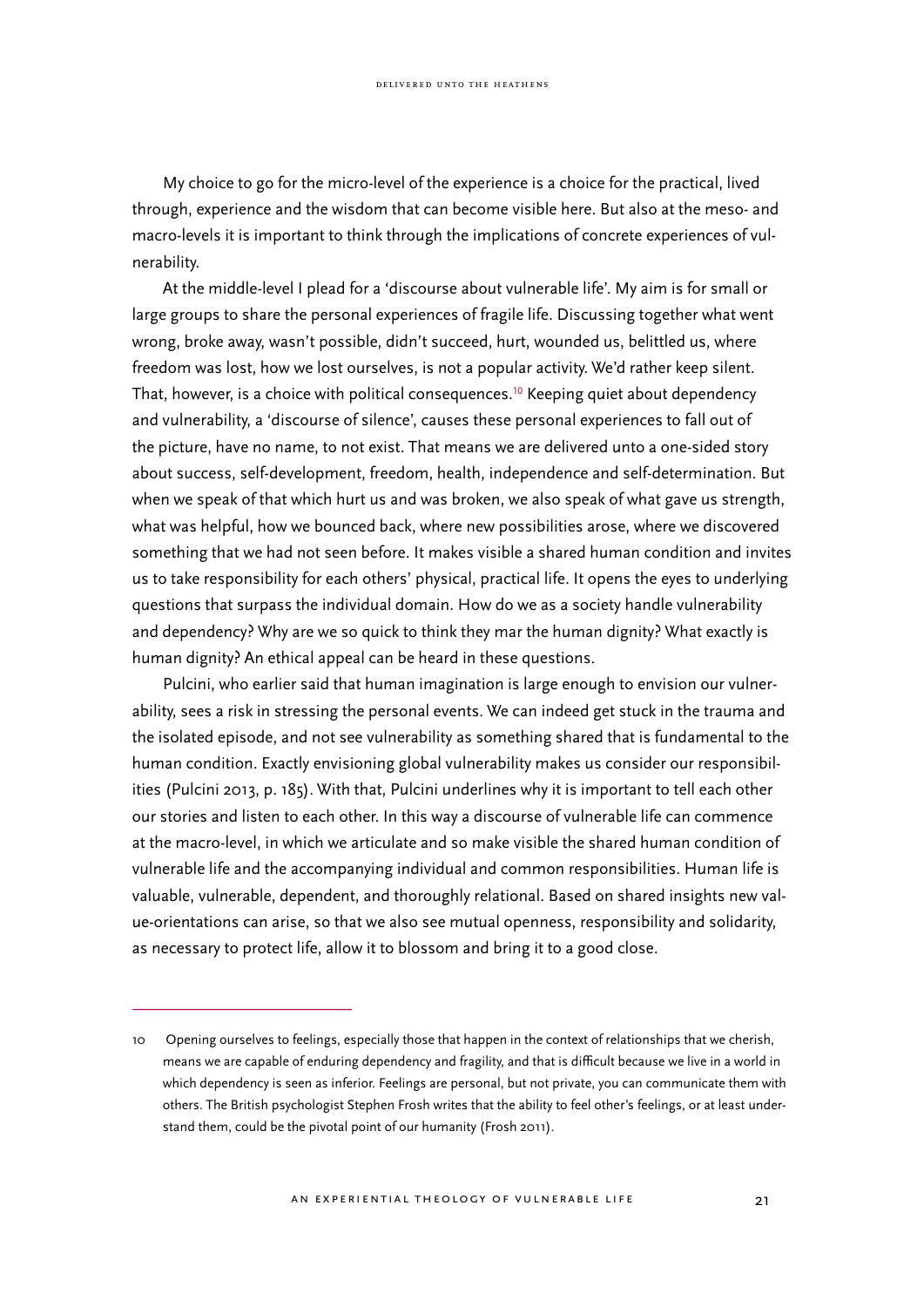Delivered unto the HEATHENS

According to philosopher Margaret Urban Walker there is no philosophical and moral reflection apart from one's own experience. The best way of unearthing the wisdom hidden in our experiences is to open ourselves to our own experiences and those of many others. Mutually accounting for what we have been through, what that experience has done to us, who were important to us, which choices we made, which values we cherish – it all helps to start articulating our responsibilities (Walker 2007, p. 67). This allows a mutual moral understanding to develop that presumes a common life and tries to continue this. Walker writes about three 'narratives', three kinds of conversations. The first conversation is about who are important to us, which expectations we have, which needs, how we want to invest in relationships. The second conversation involves our moral identity; it is about to whom we want to connect and for whom we want to care. The third is a conversation about values: all things, relationships that we value and responsibilities and what's of importance to them? (Walker 2007, p. 117 and further).

We can apply some of Walker's notions to our research into a new theology of vulnerable life. The most important one is: 'no theological reflection exists apart from one's own experience'. In the land of theologians we are not used to allowing our own experience to openly and insightfully be heard, let alone to give her a place in our theological reflections.

Broadening our own experiences with those of others is a second crucial necessity, in which not the care and responsibility for the other, but the self experienced vulnerability is the starting point. What puzzles you and where lies the greatest pain and despair? Which experiences and actions allow the connectedness to grow and what actually prohibits this? From this conversation the common thinking about values surfaces by itself; this is Walker's third notion that is important to us.

In aiming for a theology of vulnerable life I add a fourth narrative, namely the dialogue with the philosophical and religious traditions. So doing we broaden our knowledge and connect to people throughout times and cultures. We join with the value-orientations of those that lived earlier and who were confronted with comparable and other vulnerabilities as we ourselves are. The tracks they have made on their way to a worthy life can be of significance to us and lift us beyond ourselves.

#### CHRISTIAN SYSTEMATIC THEOLOGY

For the dialogue with the traditions I'll take the Christian systematic theology as a place of departure, the second pillar under the theology I suggested. I have good reason for this, namely the fine systematic order that shows us numerous aspects of human life. Systematic theology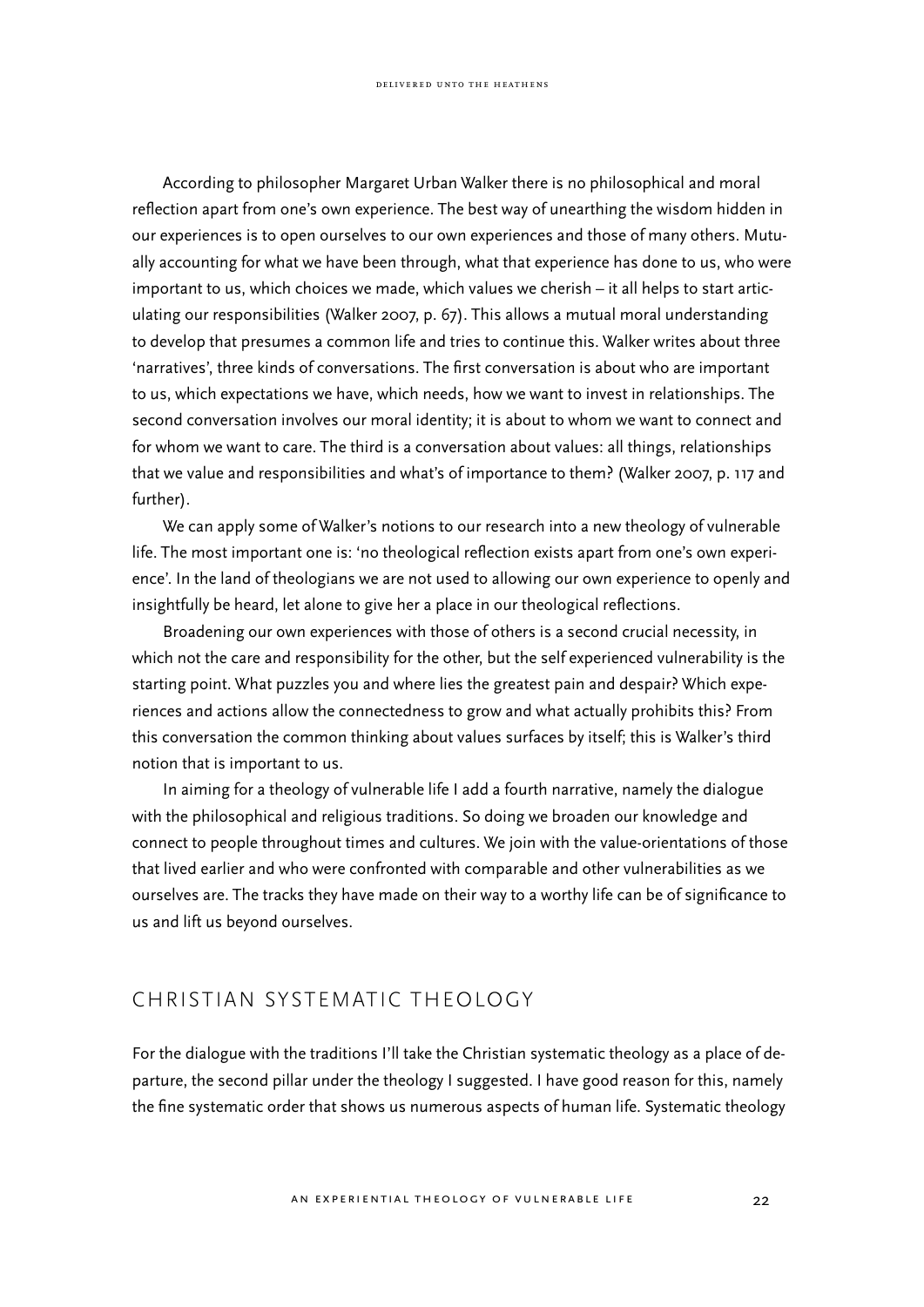offers brilliant starting points for our research on the question how we can find direction in life when we ourselves no longer know which way to turn. It also offers a nice systematic of search-questions, with attached many perspectives and insights. In the choice for the Christian systematic theology I am not only inspired by the systematic framework of the Christian faith, but also by the content of the Christian faith. This faith once developed from a search, in the middle of vulnerability and suffering, to come to a life of fullness, in which individuality, connectedness and solidarity have a central place. In the gospels this turns into a failed leadership, dreams that are smothered, violence, death and grieving and the ensuing confusion and disorientation. But exactly at those kinds of crucial moments the stories bring important values into view, values that people have formulated throughout the years, that they have lived by, and which they eventually may have formulated anew.

The declaration of faith also, in which the core of the Christian faith is expressed in a much shorter form, would be a good substantial starting-point. In this sense, my project is not new, but the outcome of a start that was made in 2006 with the new Remonstrant declaration (Goud and others 2004).

The traditional *Apostolic declaration of faith,* the right date of which is not certain, but which probably stems from the first of second century after Christ, starts with the declaration of belief in God the Father, the Almighty, Creator of heaven and earth. To continue to speak of Jesus, the Son who suffered for us and after that of the Holy Ghost, and only then of us: first us as a community, and then of forgiveness and the resurrection from death and of an eternal life.

The Remonstrant declaration of faith of 2006 turns the classical declaration upside down and puts the human experiential reality first.

'We know that our spirit does not find its rest in the security of what it knows or declares, but in the amazed awareness of what is allotted and given to it, that our will does not find its destination in doubt or indifference, but in wakefulness, trust and connectedness with all living beings, that our feelings are not the prisoner of greed and thirst for power, but can develop in a longing for that which is different and pristine, that our existence is not completed by who we are and what we have, but by that which is endlessly larger than we can comprehend.' Experiences of wonder, trust and connectedness and a wakeful alertness concerning our possibilities for development take first place. Only thereafter can one speak of faith in the Holy Spirit, who focuses the soul on the sacred, just, and good, of Jesus Christ, the true human, and of faith in the Eternal One, who is unfathomed love. Then we turn back to our weakness and vulnerability and see a possible future in connectedness.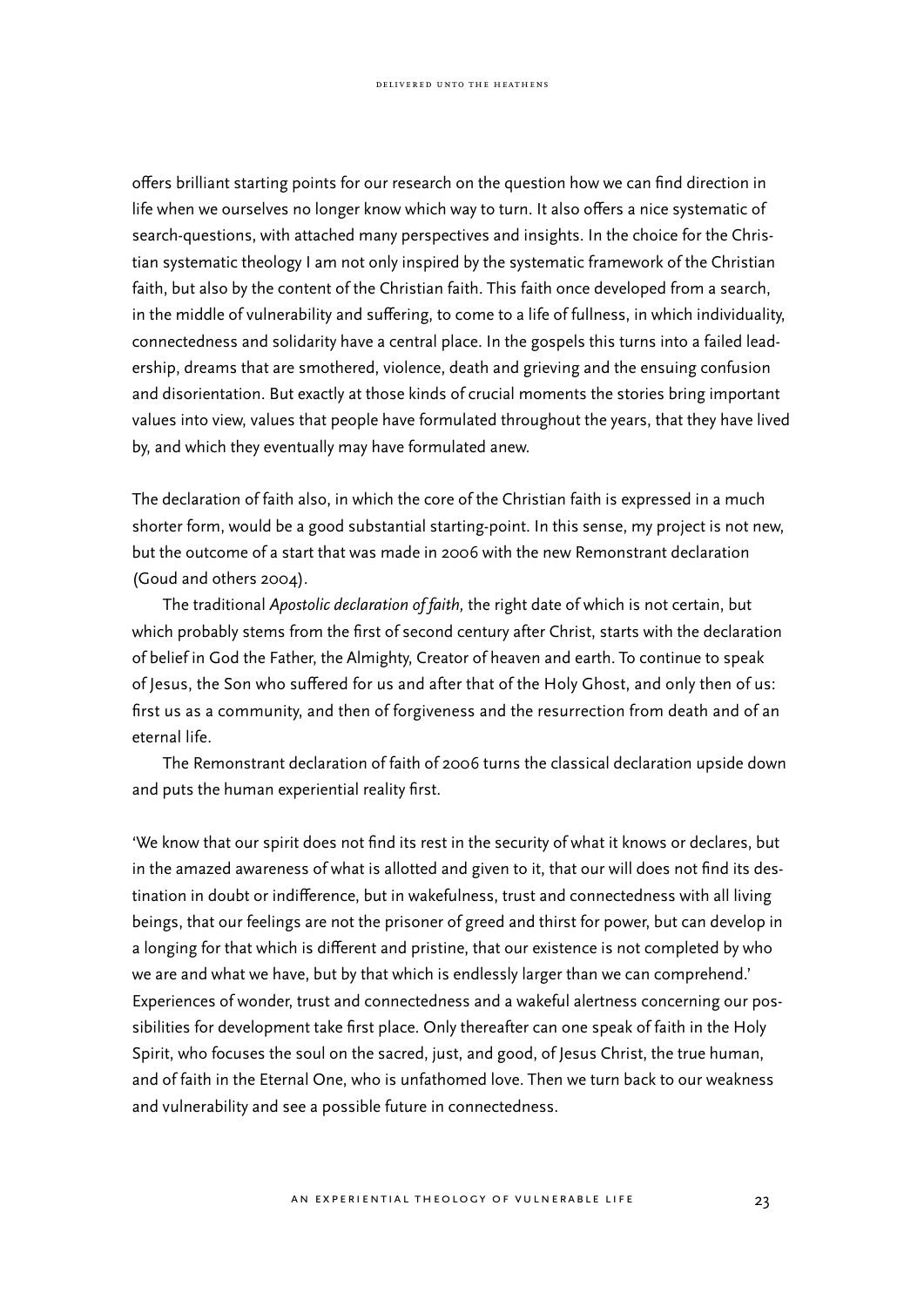Noticeable about the anthropological angle on this declaration is her 'apophatic' approach of the human quest. We cannot say exactly where we are travelling, but we can clearly voice what it is not: not the security of knowing or expressing faith, not the indifference, not the greed and thirst for power, not that which we already are now or what we have. Instead we distinguish and accept the wonder of what has been gifted to us, but also wakefulness, trust, connectedness to everything alive, and yearning for what is different, endlessly grander than we can comprehend. We start with ourselves, on the way to 'beyond ourselves'.

The Christian systematic theology is not my only source for the discourse with the traditions. Theology is at its most colourful when she looks for resonance in what is going on in culture, literature, actuality, and the sources of other religious traditions. Theology only becomes really talked about if she can articulate experiences of preciousness, threat and vulnerability, and can start a discussion thereof.

With Ganzevoort one could say that the dialogue with wisdom-traditions is somewhat fragmentary, but I myself would rather speak of: is somewhat 'eclectic'. This eclecticism is truly an advantage. The wholeness and freeing of the individual and community does not need to be found in a perfect theological system, moreover, that is exactly the danger that is always lurking around the corner. Theology should be of service, as Maarten Luther (1483-1546) once emphasized, and not a purpose in itself.

#### PALETTE OF SEARCH-QUESTIONS AND THE PLACE WHERE INSIGHTS CAN BE FOUND

Theological insights should be translated back to the underlying human experiences – they exist of search-questions, but also of wise insights – in order to couple one's own contemporary experiences to tradition. Based on the eight *loci*, the different chapters or parts<sup>11</sup> of the Christian systematic theology, I make a first effort in *De berg van de ziel (The mount of the soul)*. First, I try to discover one or more questions behind a certain chapter. Then I figure out how this question is formulated in other life-philosophies. In *De berg van de ziel (The mount of the soul)* they are Buddhism and humanism. The choice for these two traditions is not a matter of principal, but has to do with my own knowledge and experiences. Other traditions also, like

<sup>11</sup> The different parts of the systematic theology do not always fall together with the number of chapters that comprise a systematic theology, the sequence can also vary. For example, see Van den Brink and Van der Kooij (2012), who dedicate three chapters of their Christian dogma to the subject 'God'.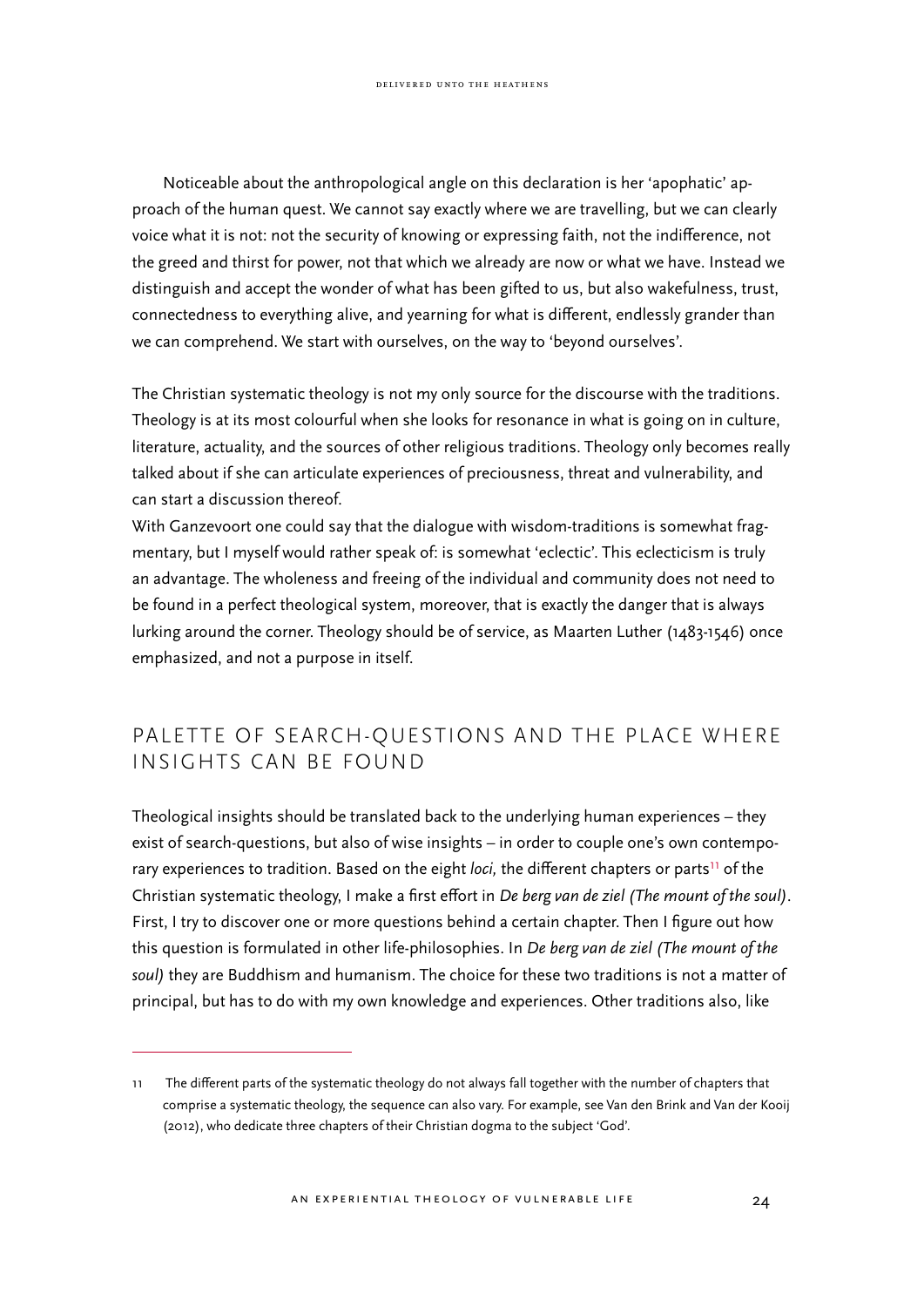Islam and Judaism, need to be incorporated in translating back of religious insights to the underlying human questions and quests for understanding.

#### PROLEGOMENA

The first chapter of systematic theology is called the *prolegomena*, which means foreword. It is about the question: how can we know? Or: how can we understand something in the special field of faith? The answer points to revelation, the Holy Scriptures and tradition. Buddhism also poses the question of how we can gather information about, and gain insight into, that which is of genuine importance: enlightenment or liberation. According to Buddhists reason is of importance here, but meditation also is a way of knowledge. In humanism scientific research is important, but also other human ways of knowledge, like imagination, are deemed valuable.

Looking at vulnerable life, we can adapt the question that is central in the prolegomena to: where have we arrived and how can we orientate ourselves in this unknown territory? Everything, the way it was seems to have disappeared and a new world presents itself. How can we find a way in it? What aid do we have? Language: telling each other where we are, stuttering, crying maybe? What do your senses tell us – what do we taste, hear, smell, see and feel? The answers of the different religions serve as signposts and help us on our way. Telling stories is important, but also that which we cannot say gives insight, feeds our intuition. We couple the signpost to our own experiences of how we have found a first indication earlier.

In the film *Als de Spiegel breekt (When the mirror breaks)* three patients tell how they responded when they heard they had cancer. Total panic and crying, fear, not knowing what to do. They had to tell the children, yet did not want to alarm them. Silence, left to your own resources and the feeling you have to do this by yourself, in spite of having a close network of friends. The experiences differ, but common to all is the wonder and the lack of knowledge of the new territory.<sup>12</sup>

<sup>12</sup> *Als de Spiegel breekt (When the mirror breaks). Loosing purpose and finding new purpose in a life with cancer. Publisher: Taborhuis and KWF cancer control, 2006.*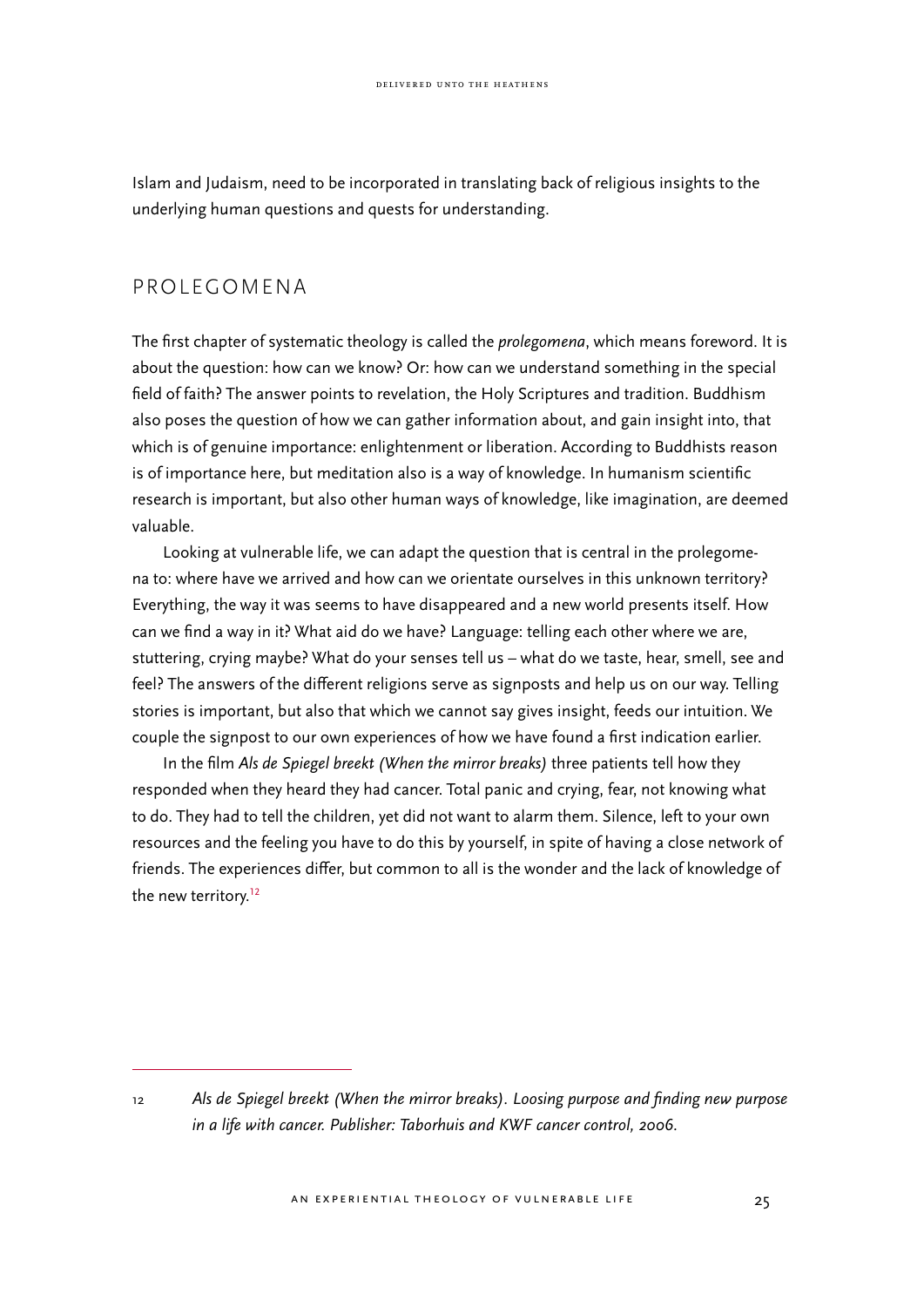#### GOD: OF ULTIMATE IMPORTANCE

The second topic of systematic theology is about God. Traditionally this question is divided into three: what can we say *about* God? How can we speak *to* God? And how does God speak *to us*? Especially in a time that for many people God has disappeared, the interpretation of this topic is important. What disappears together with God? Buddhism and humanism are not theistic views, and still they pronounce things ultimate and 'not to be given up'. For humanists, for example, this is the uniqueness of each human being. Asking about God can possibly be interpreted as: what is of ultimate importance? What is sacred? What is not to be given up, especially when we are confronted with vulnerable life? If it is no longer God, is it us for each other then? How can we speak about this, and can we also speak to this not-to-be-given-up-ness? What is the yearning that hides behind our talking to God. In all religions there are forms of prayer in which people can lay down their hopes and yearnings, their sorrow and lack, their despair and happiness before God, the gods, the Buddha, Mary or some other saint. An important motive for our speaking to God seems to be that we want to be seen in what befalls us. But we also want to be touched ourselves, and be addressed ourselves. We want something inexpressible to deeply touch us. Impressions we will remember as long as we live.

The disappearance of God is exactly the reason that the question of what is of ultimate importance seems to be more urgent than ever. A sense of lack and emptiness has emerged, that cannot easily be filled. This past spring I held a series of lectures for master students in the humanistic philosophy about the loci of theology and the human questions that lie behind these. Within that framework they were required to write a personal essay on their own philosophical interpretation of two of the fundamentally human questions which underlie the chapters. During one of my lectures there were protestors when I translated 'God' as 'what is of ultimate importance?' Because how can one know what is of ultimate importance? How do you determine that one is more important than the other? When can you say that something is not-to-be-given-up? All the more surprised I was that out of 51 students, 21 had chosen to write an essay about the question of God. Obviously the subject touches us deeply.

In 2006, on the occasion of her sixtieth anniversary the IKON (Dutch religious television) conducted a survey amongst preachers about their belief in God. The Remonstrants stood out, 42% of their pastors did not know whether there is a God or a higher power, or denied the existence of God or a higher power. Since 2006 a good number of pastors have followed suit. Even Princes Beatrix and other members of the royal family follow Carel ter Linden, a preacher who does not believe in a personal God and neither in a heaven or an afterlife. 'God who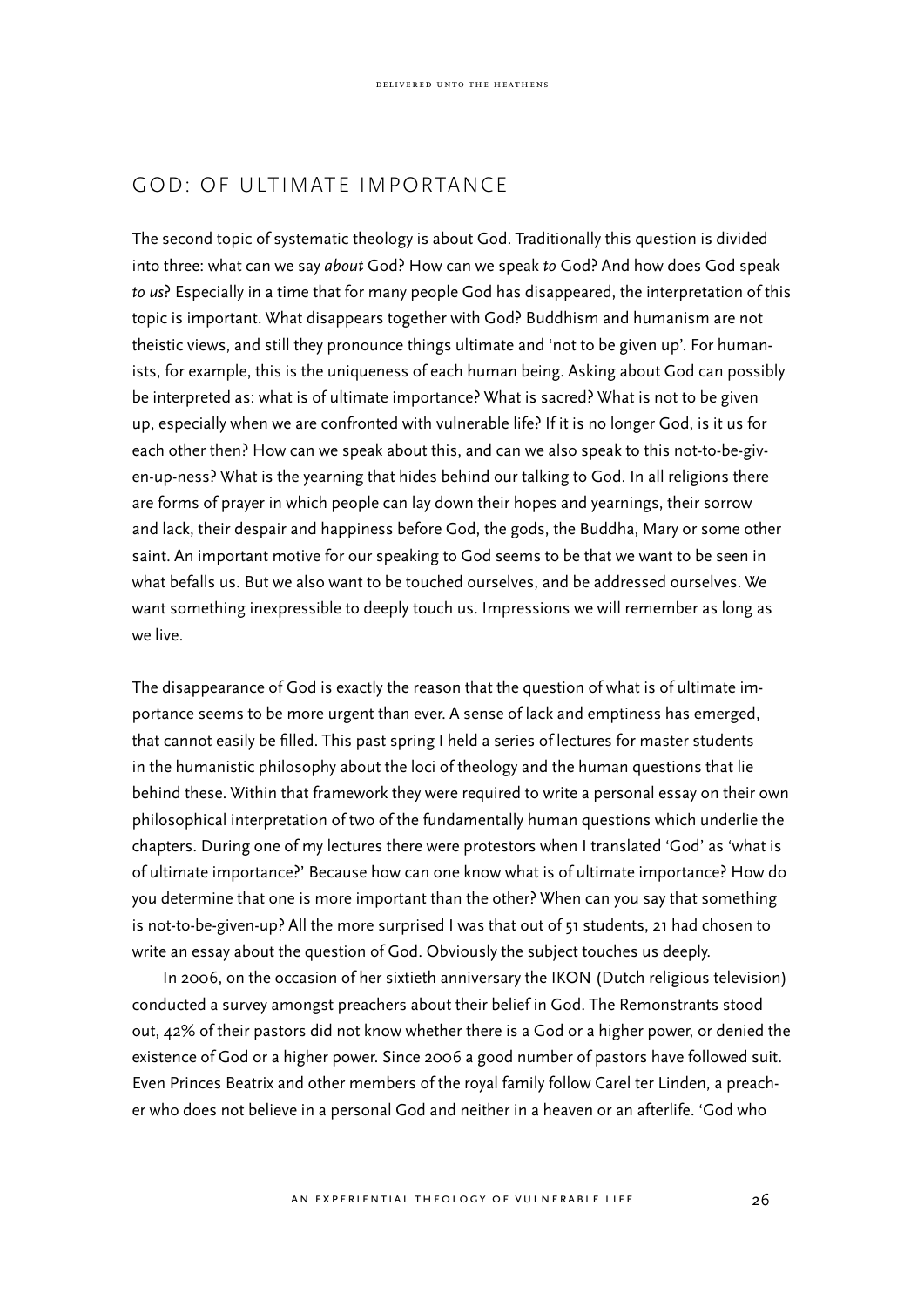watches over you can exist only in the form of people who think they need to do that for you', he says in an interview with Kefah Allush of the Evangelical Broadcaster. He also speaks about the death of his wife. Together with his three children he succeeded in assisting her until the last moment. But she in turn also watched over them, and carefully she chose the moment for the definite good-bye. The interview illustrates movingly how, from a personal experience, one can look for a new significance for the old signpost 'God' in the Christian faith.<sup>13</sup>

#### CREATION: NATURE IS WHAT WE ARE

A third subject of the Christian systematic theology is creation. Judaism, Christianity and the Muslim religion see God as creator of heaven and earth and everything in between. The doctrine of creation is about God and the world belonging together. All finite things – so, the world – springs from the source of life – or God. In the course of time Christian theologians emphasize that creation is not just about the beginning, but also about destination. God as creator cannot be seen separate from God as redeemer and finisher. This is a religious age-old motive: man wants to be able to bring back his life and world to a creating principle outside of himself. This outward focus of man has to do with his inability to come to terms with finality. We are looking for a way (back) to eternity.

In Buddhism and humanism there is no god who created the world, and yet there is a purpose, even if it does not touch eternity. Buddhists strive to become free of suffering. In humanism self-development of the individual and the development of a humane society are pivotal. Life is comparable to a journey, where the future is brighter than the start. But what is much goes wrong on the way? What is creation and nature show their harshest face, and a tsunami washes away everything? An accident happens in the mountains? You contract a horrible disease? What is the meaning of all that is and what is man's place in all of this? What is our destination? How are we truly meant to be? How can we ever feel secure again, especially after being broken? Where is our home?

#### MAN: VALUE AND MISERY

The fourth subject of the systematic theology is about man. Noticeable for the human condition is its tragedy. The longing and striving for wellness and happiness are inextricably con-

<sup>13</sup> De Kist, November 23, 2012, Evangelische Omroep. (Name of the tv- program and broadcasting company.)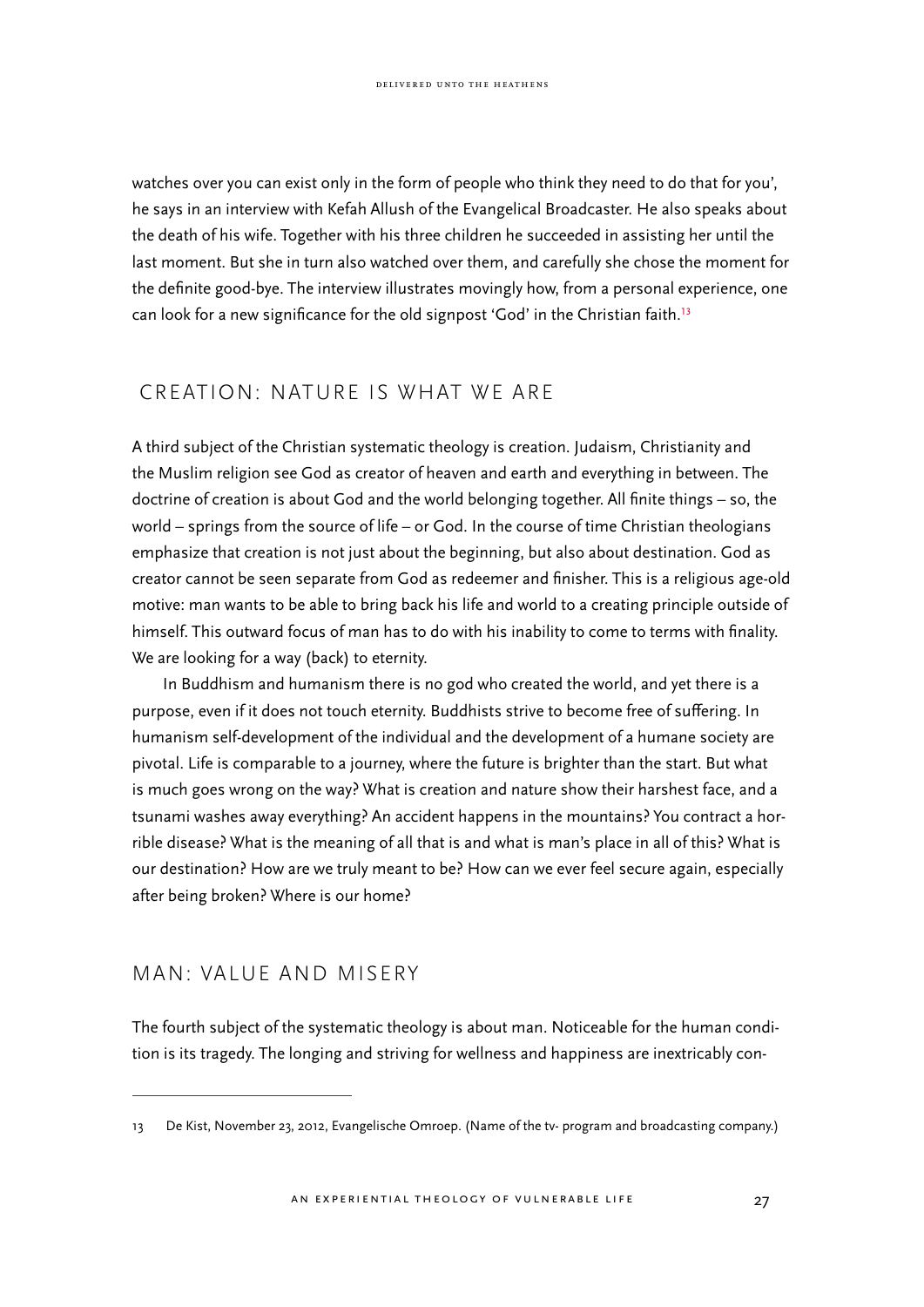nected to boundaries, with impossibilities and frustrations. Man is made in the image of God, but the image has not wholly succeeded. She is the most beautiful of all creatures, but she drags everything and everyone down in her fall.

Many philosophers also inform us about this double identity. Jean-Paul Sartre and Martin Heidegger described human existence as free and yet bound, determined – by this and that – yet responsible.

Hannah Arendt writes about 'nativity' as the most characterizing aspect of human existence. With this she means the uniqueness of every human birth, but also another 'miracle of life'. Characteristic of existence is starting over again and again, in words and deeds. This active life is like a second birth, with which we confirm the naked fact of our original birth. To label speaking and acting as characteristics of human existence, calls forth questions like: when did we start anew? With which words and which deeds?

Pastor Johannes Uytenbogaert (1557-1644), leader at the time of handing in the remonstrant declaration in 1610, but at the age of 20 still a student, looked after the wife and children of his host Van Buyren, who was in Mechelen on a business trip. This is at the time of the plague, and both children fall ill. Uytenbogaert locks himself in the contaminated house. The children die; he helps put them in their coffins. He comforts the deeply sorrowful mother, who recovers slowly. Years later in a sermon he writes:

'Shall spouses, parents and children, blood relatives and friends abandon each other under such sad circumstances? Shall one send away ones servants, because otherwise they might infect wife and children? This would be inhuman. If there are no opportunities in the house to care for them properly, then one must see to it that they do not lack aid elsewhere. In this way is fulfilled the commandment to love.' (Rogge 1874, p. 14).

#### CHRISTOLOGY, RECONCILIATION: IT IS AS IT IS

The fifth subject of systematic theology is about Christology. Here, the person and the work of Jesus Christ are central. What identity does he have, is he God or man? Traditionally Christians consider Christ's suffering and death as being the sacrifice that reconciles God with sinful man. Christ voluntarily sacrifices himself on the cross. Many contemporary believers are uncomfortable about this reconciliation. A loving God could have done this in a wholly different way. For reconciliation bloodshed, tears, suffering, abandonment and death are not necessary. More importantly, Christ is an image of God, he showed how God meant man to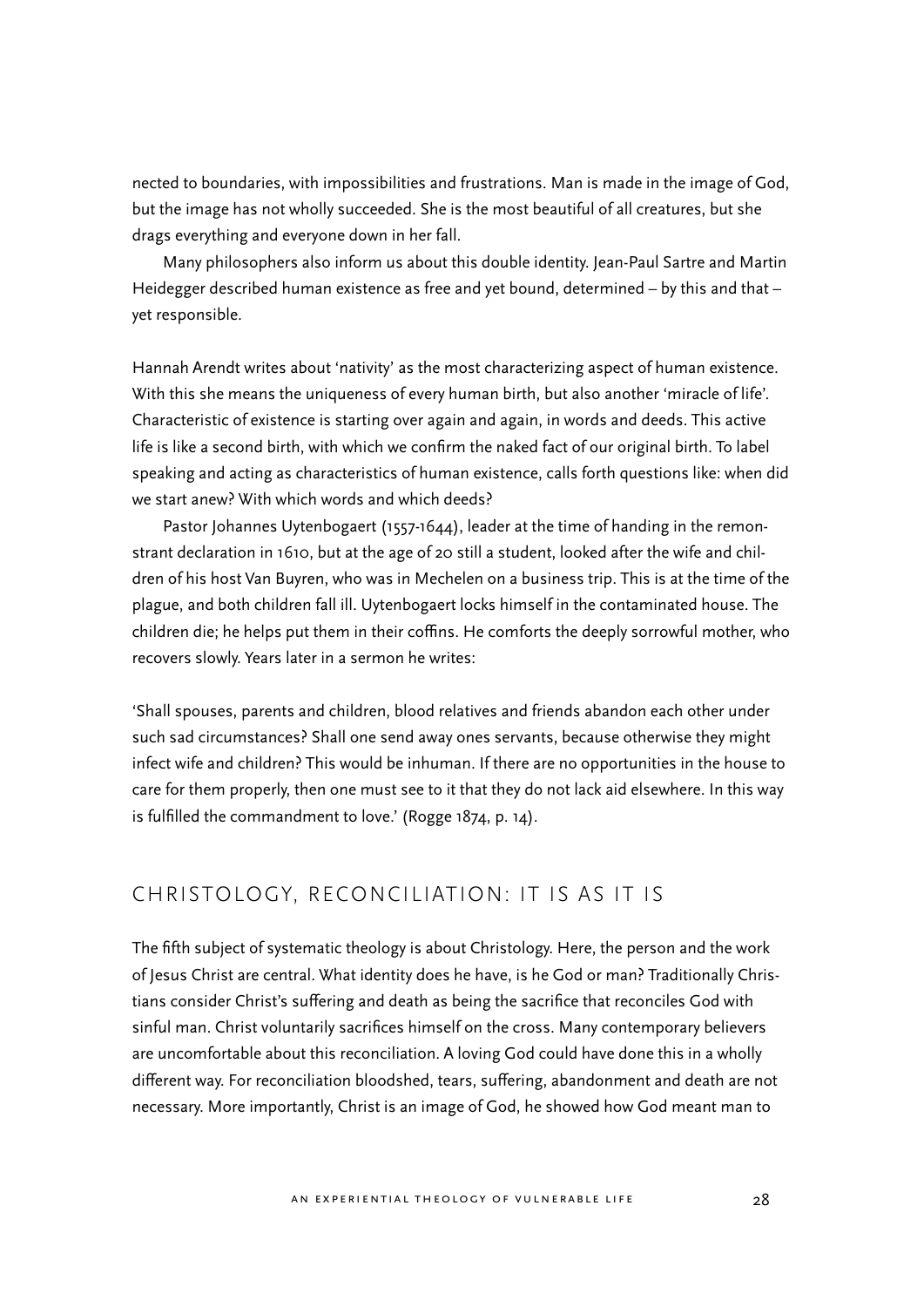be – in his life, but also in his suffering and dying he is an example of wisdom and courage. Urgent questions are called forth by this life, this suffering, and this dying. How can it be that Christ, the ideal man, is not elevated above the vulnerable life? What do his struggle, his fear and his sense of abandonment mean? It seems here, to be about God who reconciles with human imperfection, but the question of how he could be reconciled, as a man, with suffering and death.

And we, how can we live with the things that go wrong, with breaking-up or with loss? With dreams that do not come to pass? Which keys are handed to us? Which examples impress us? How can we learn to accept that things are as they are, or rather, isn't that the road we need to travel?

#### PHEUMATOLOGY – THE HOLY SPIRIT LIGHTHEARTEDNESS

The sixth subject of systematic theology is about the Holy Ghost (Spirit). The Hebrew word *ruach* is traditionally translated as spirit, but is has more meanings. It is wind, breath, storm, breeze, life, life-force, movement, and dynamic. God's strength is like a cool breeze or a burning sand-storm. As from creation God breathed into man. It is the spirit of God that gives life, to the individual but also to the community.

The spirit works in a connecting and moulding way, so that we become ever more how we are meant to be. The spirit is the work of God in the here and now, present and yet elusive. She blows wherever she chooses. She cleans that which is dirty, sprinkles water on that which is dry, softens that which has become hardened, warms that which is cold. She is the comforter, fills up the dark heart with light.

Buddhism also has comforters and innovators, bodhisattva's, heavenly beings who aid people and uplift them. Humanists seem to be dependent on each other, but perhaps it just looks that way. The spirit, the light-heartedness of existence, has an unexpected side. The question is: where do we find her? What does she do to us? How did breathe new life into us? And what was made possible because of that? How did she make us laugh at ourselves and our fate and how did she then lift us above ourselves? How did she make us whole?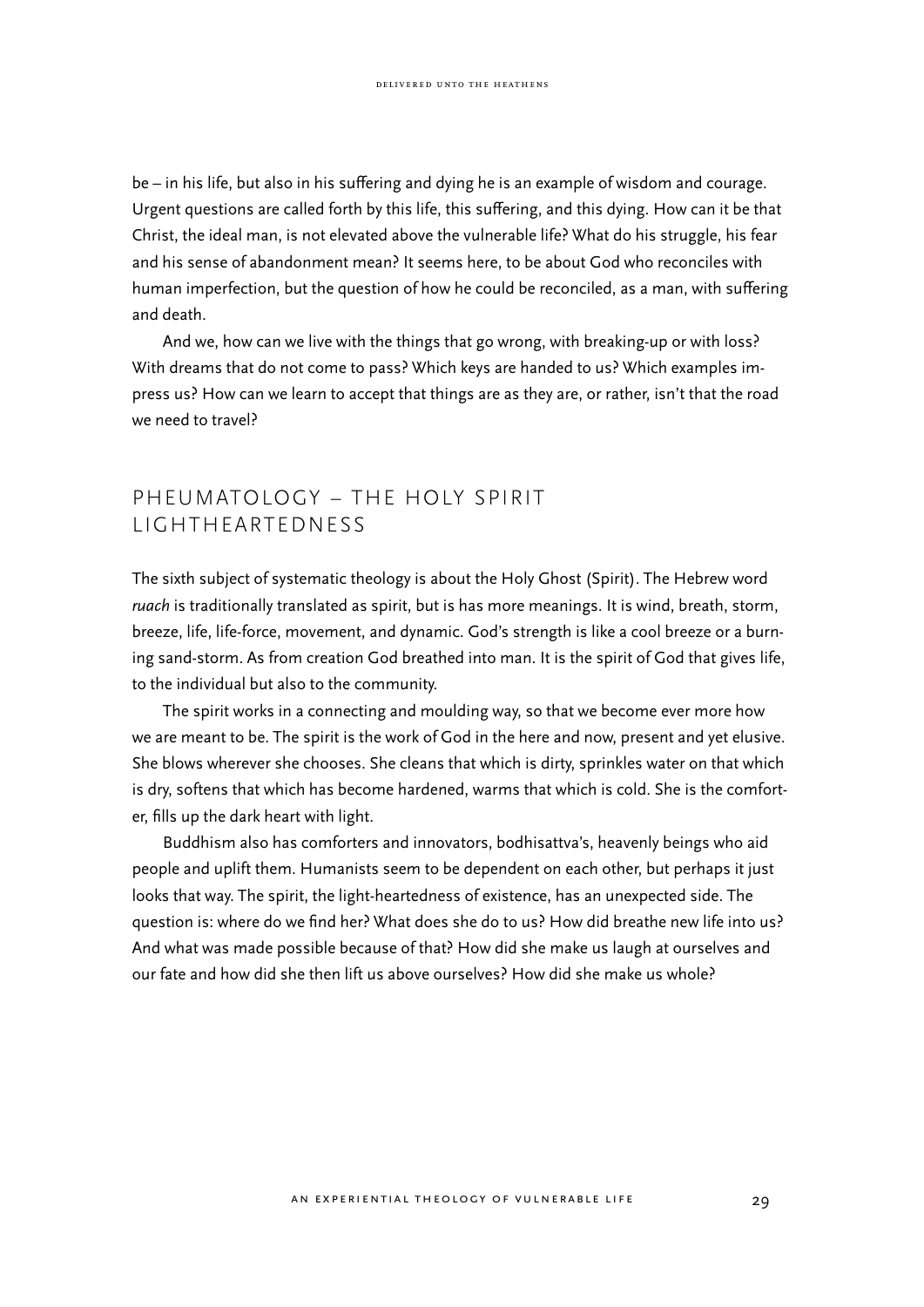#### ECCLESIOLOGY: BROKEN COMMUNITY

The seventh chapter of the Christian religion is about ecclesiology. This is the part of theology in which one gives thought to the institute of the Church. Throughout the ages the church has grown and changed, against an ever-changing social and political backdrop. Many breaches happened, the religious communities became fragmented, and to this day that process still continues.

John Calvin (1509 – 1564) perceives two major characteristics of the true Church. The word of God is preached and the sacraments are bestowed in a proper manner. The church is of life-importance for the individual. Calvin compares her to a mother who looks after her children. If she does not 'receive us in her womb, birth us, feeds us at her breast and takes us under her wing, then there is no possibility for an eternal life.<sup>14</sup>

From a human perspective we can translate this subject to the question: how can we organize our communities in such a way that vulnerable life is protected and can fully blossom? Which responsibilities do we have to prosper all living beings, and how can we make this happen?

The question of how we as a society can foster, protect and allow to flourish vulnerable life is not at all simple, more so because we are so focussed on the opposite with our emphasis on autonomy and self-determination. In the book: *Hij had beter dood kunnen zijn (He would have been better off dead)* journalist Gerbert van Loenen writes about his friend who contracted brain damage after surgery to remove a brain-tumour. Their life changed radically. Work is no longer possible, going out independently: not possible, help is needed with everything. One day a woman friend comes for dinner.

'Still flustered because of her busy job she said to Nick: 'You choose to continue living, so stop complaining.' Apart from the fact that Nick hardly ever complained, this remark touched me. As if what she said to Nick was actually: I'll understand if you want to end your life. If that is not what you want to do, then you must also not talk about your handicaps. And then I also don't have to feel solidarity for you' (Van Loenen 2009, p. 14).

<sup>14</sup> Calvin. Institution IV, 4.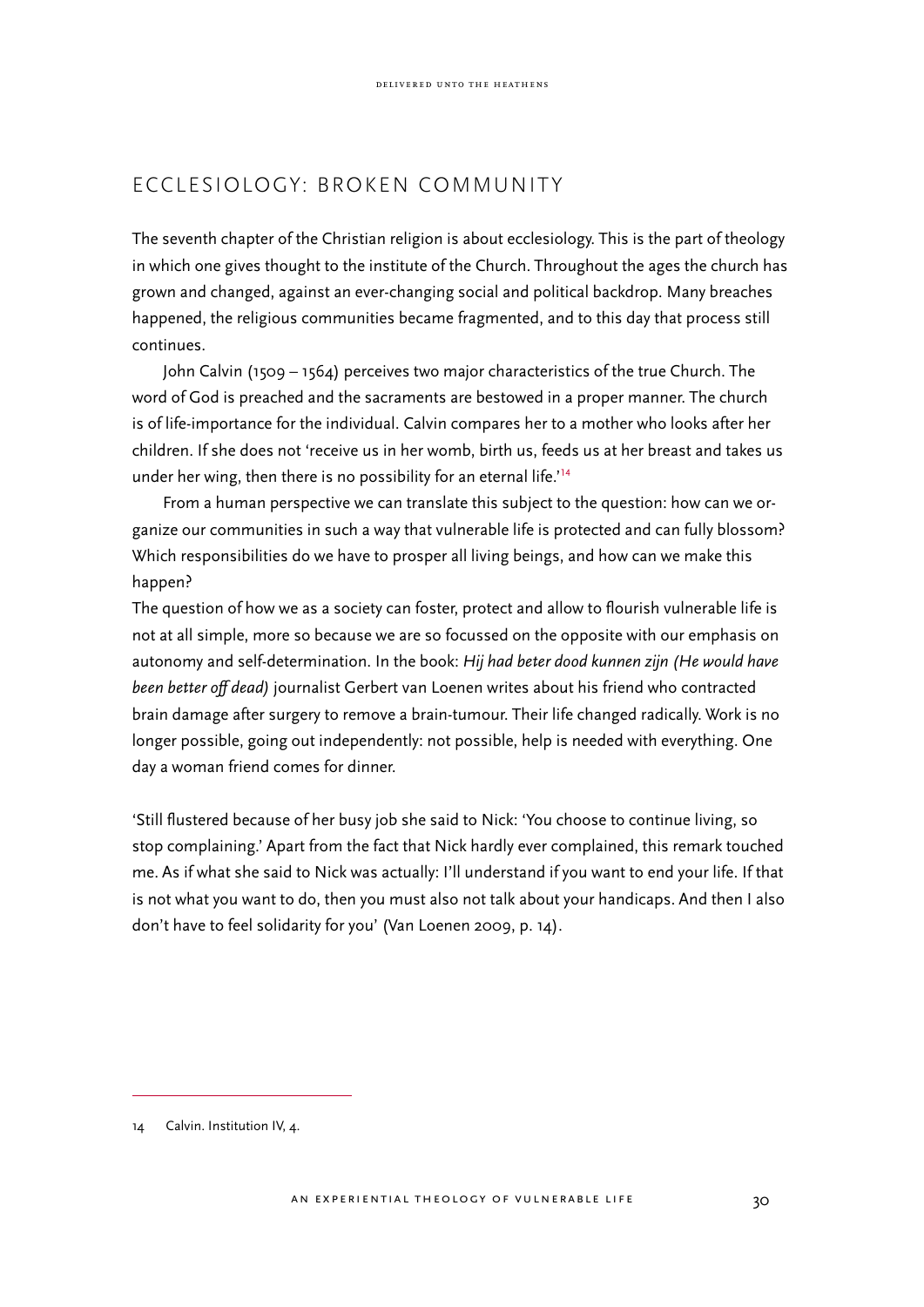#### ESCHATOLOGY: FUTURE

The last chapter of systematic theology is called eschatology and is about the last things, the end of the individual life and the end of history. It is about the judgement and the end of suffering, about a new heaven and a new earth. Translated to the human situation it is about our future, individually and communally. What do we dream about, when we realize how vulnerable and finite our life is? How do we judge ourselves and the life we lived? What leaves to be hoped for? How do we want to travel the road towards the end?

Now especially, when for many the belief in a hereafter has vanished, these questions can be seen in a different light. What is the purpose of our finite existence? Why add days, if everything that needed to be done has already been done? What if you are finished with life? How much longer must you, or do you want to, remain in the waiting room of death? And how? What will remain of us, and how do we want to be remembered?

#### LIVED TRUTH

So, I have mentioned three pillars upon which theology should be built: vulnerability, systematic theology and lived truth. As I indicated, this is a first, temporary, not at all comprehensive, initial approach, an attempt which I probably make myself ridiculous with the systematic theologians. Yet, I believe I might conclude that the coupling between contemporary stories about vulnerable life offers a special perspective for the broad spectrum of insights of systematic theology. From the lived life arises a colourfulness and diversity that is not directly perceivable of its own accord. The religious prism breaks the light and dark of existence in a wondrous way. By connecting our own experiences with tradition, numerous colours and shimmers become visible. We have much more to tell each other than we think we have. We ourselves are living the systematic theology.

My attempt at a renewed theology needs to be continued. I see here various challenges and responsibilities.

In the first place theologians are needed who, together with philosophers and interested lay-people, will further translate the upper structure of systematic theology carefully to the underlying reality of the human experiences. They need to posses courage and wisdom to distinguish firewood from building wood. Firewood also can be of use, but it needs to be cut down before it can give space, warmth and light and so can help throw a light on what it is really about. This group of translators needs to be divers, because there is a need for knowledge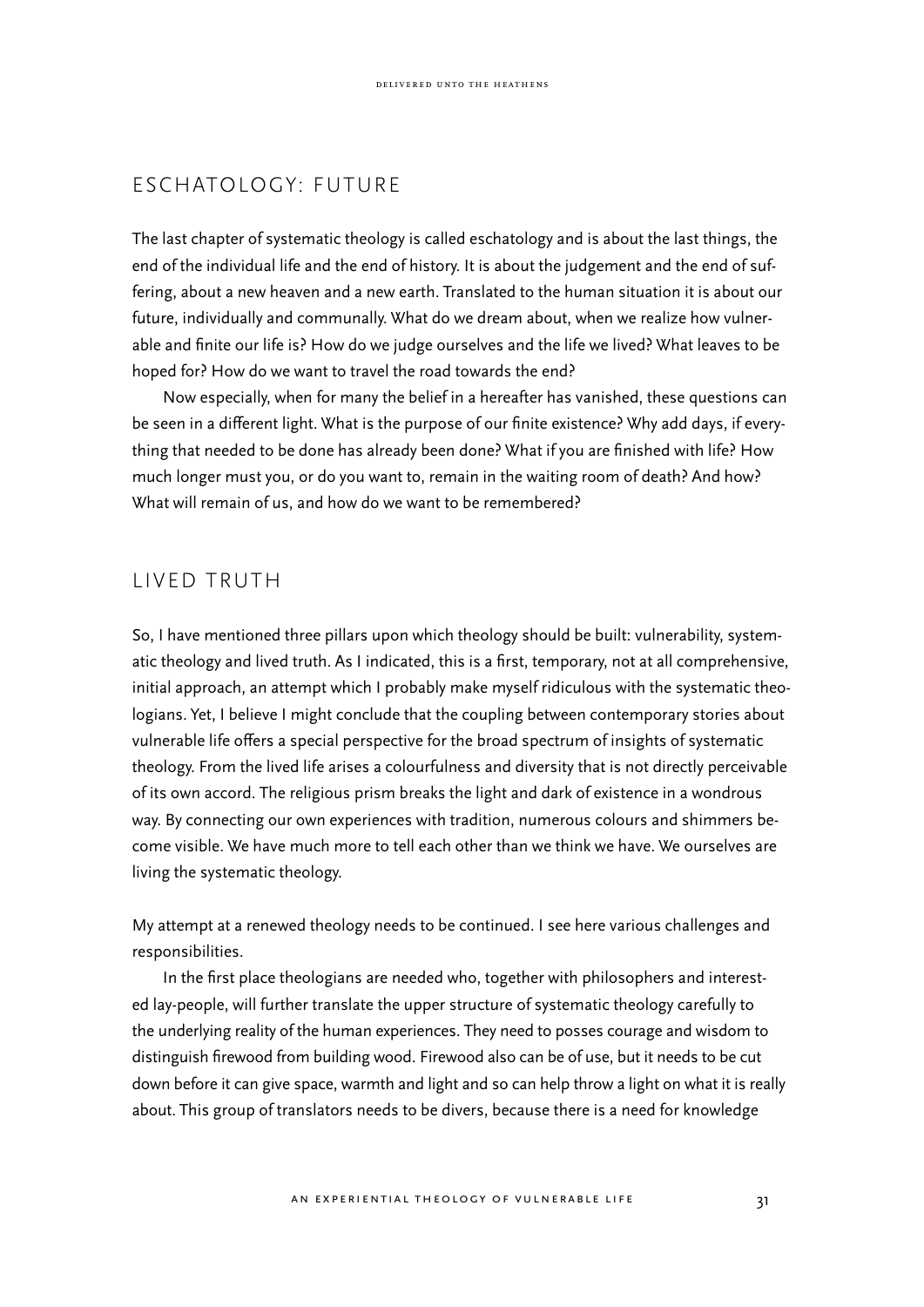and experience of and with different religious and cultural sources and languages. Tolerance and respect are important requirements in order to understand each other. The first step is an adventure in itself – it is nearly a dream – a discourse between scholars and believers of Jewish, Hindu, Islamic, Christian, humanistic, agnostic and Buddhist decent who explain to each other which experiences hide behind their different views and dogma's.

A second challenge is that believers and non-believers enter into a conversation together about vulnerable life. It is important that concrete experiences are spoken about here. When were you confronted with the vulnerability of life? How did you feel physically and emotionally? What was of ultimate importance and proved to be not-up-give-able? Which people around you caused you not to give up? What professional people en organisations pointed you in the right direction, or what were you exactly up against? Which opinions and societal discussions were helpful or on the other hand a hindrance for finding a way out? What should we ourselves start in the societal debate?

A last challenge is looking for connections between our own lived lives on the one hand and the insights and stories from the traditions on the other hand. What do they offer? What light do they throw on the urgent questions of our existence? How can we feel connected to vulnerable people in different times and cultures? What light do our experiences throw on tradition? Where do we have our own, new journey to go?

In this way we will beget a theology that exists of reflection on fundamental life-questions. That is in dialogue with the people that matter, and that can make connection to those who went before and those that will follow us.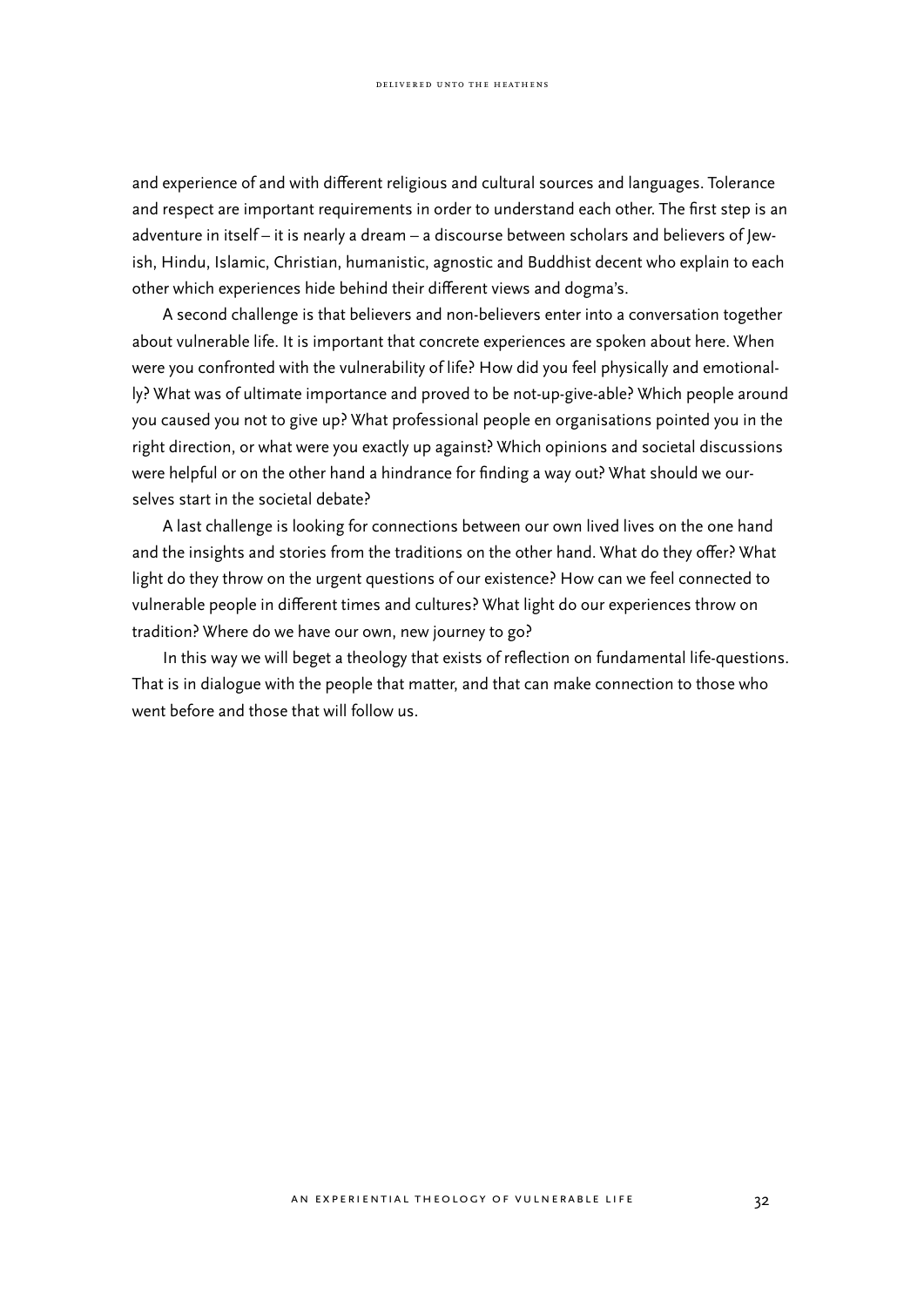### **Literature**

- Anbeek, Christa, Jong, Ada de, (2013). *De berg van de ziel. Een persoonlijk essay over kwetsbaar leven.* Utrecht: Ten Have.
- Anbeek, C., Schuurmans, J. & Palmboom, G. (2013). Bestaansconsulenten binnen eerstelijns behandeltemas: een verborgen vraag en mogelijkheden voor een nieuw aanbond. In: Erp, S van, Goris, H. *De theologie gevierendeeld : Vier spanningsvelden voor de theologiebeoefening in Nederland.* [Nijmegen]: Valkhof Pers. 137-159.
- Anbeek, C.W. (2010). Women and the Art of Living: Three Women Writers on Death and Finitude. *Essays in the Philosophy of Humanism, 18*(2), 89-106.
- Anbeek, C. (2009) The Beauty of Ten Thousand Blooming Flowers. In: *Journal of the European Society of Women in Theological Research* 17, 59-68.
- Anbeek, C. (1994). *Denken over de dood : De boeddhist K. nishitani en de christen W. pannenberg vergeleken*. Kampen: Kok.
- Apostel, L., & Christiaens, W. (2000). *Natuurfilosofie : Voorbereidend werk voor een op de fysica gebaseerde ontologie.* Brussel: VUBPress.
- Arendt, H. (2004). *Vita activa : De mens : Bestaan en bestemming.* Amsterdam: Boom.
- Baal, J. v. (1981). *Man's Quest for Partnership : The Anthropological Foundations of Ethics and Religion.* Assen, The Netherlands: Van Gorcum.
- Baumeister, R.F. (1991). *Meanings of Life.* New York: Guildford Press.
- Berg, Esther van den, Houwelingen, Pepijn van, Hart, Joep de, Ross, Julian (2011). *Informele groepen: Verkenningen van eigentijdse bronnen van sociale cohesie.* Den Haag: Sociaal en Cultureel Planbureau.
- Berkvens-Stevelinck, C. (2012). *Erfenis Europa. Toekomst van een stervende zwaan.* Vught: Skandalon.
- Borg, M.B. ter. Borg, B. ter. (2009). *Zingeving als machtsmiddel : Van zinverlangen tot charismatisch leiderschap.* Zoetermeer: Meinema.
- Borg, M. B. ter. (2010). *Vrijzinnigen hebben de toekomst : Een essay.* Zoetermeer: Meinema.
- Brink, G. van den , Kooi, C. van der (2012). Christelijke dogmatiek. Zoetermeer: Uitgeverij Boekencentrum.
- Brink, G. v. d., Panhuysen, M., & Maalsté, N. (2012). *Eigentijds idealisme : Een afrekening met het cynisme in Nederland.* Amsterdam: Amsterdam University Press.
- Butler, J.,. (2003). *Precarious life : The Powers of Mourning and Violence*. London; New York: Verso.
- Denaux, A. (2013). Theologie en geesteswetenschappen: tussen geloof en cultuur. . In: Erp, S van, Goris, H. *De theologie gevierendeeld : Vier spanningsvelden voor de theologiebeoefening in Nederland.* [Nijmegen]: Valkhof Pers. 40-57.
- Dicou, Bert, Goud, Johannes Frederik (2008). *Een mens, vol van geest : Jezus in woord en beeld.* Zoetermeer: Uitgeverij Meinema.
- Dohmen, L. J. M. C. (2008). *Het leven als kunstwerk.* Rotterdam: Lemniscaat.
- Dohmen, L. J. M. C. (2007). *Tegen de onverschilligheid : Pleidooi voor een moderne levenskunst.* Amsterdam Ambo.
- Dohmen, L. J. M. C., & Lange, F. d. (cop. 2006). *Moderne levens lopen niet vanzelf* Amsterdam Humanistic University Press.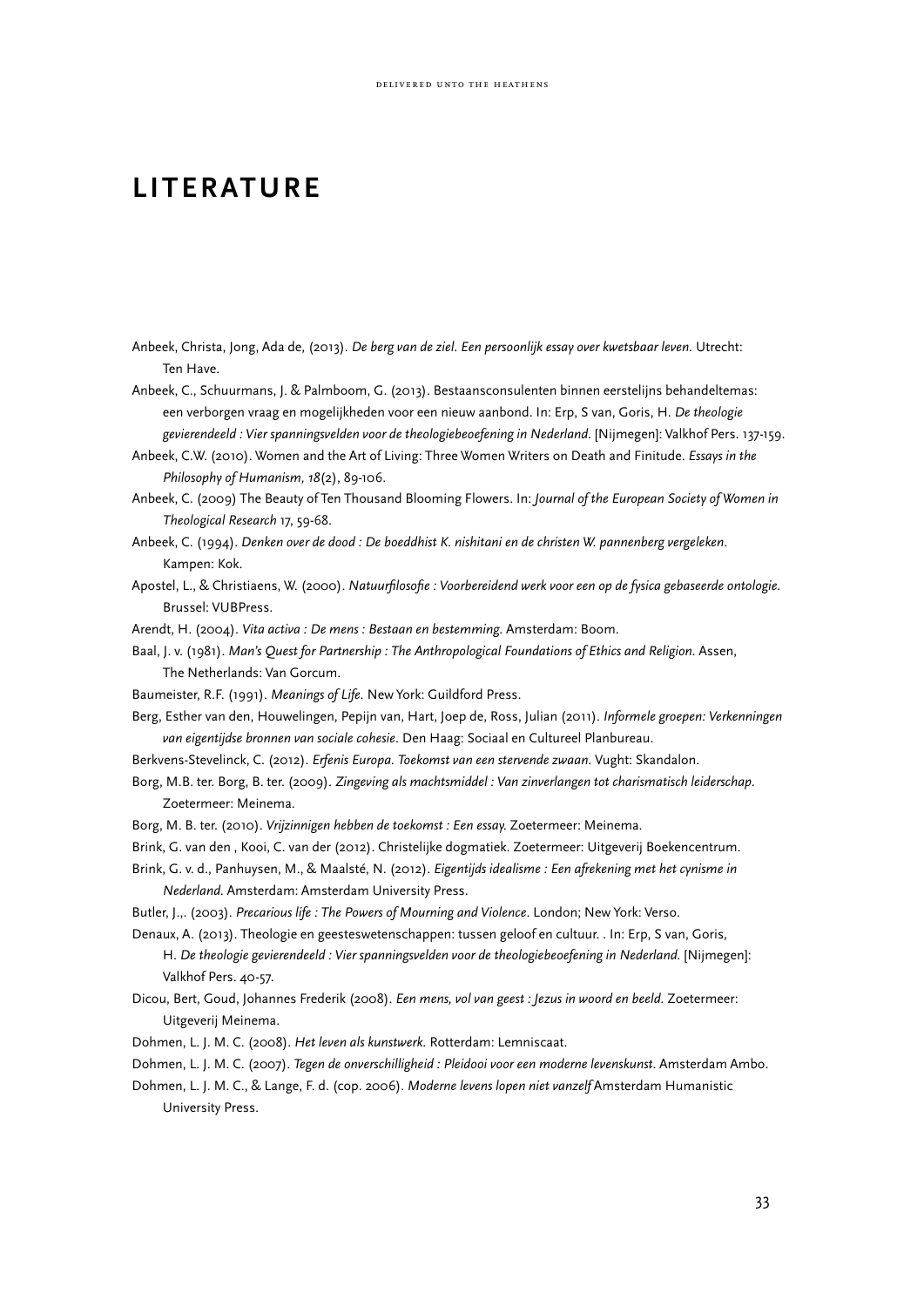Droogers, A. (2011). Religie als spel en zingeving. In: *Religie en Samenleving. Religie als theater. Homo religiosus, homo ludens.* Delft: uitgeverij Eburon, p. 9-23.

Frosh, S. (2011). *Feelings.* Abingdon, Oxon; New York: Routledge.

- Ganzevoort, R. R. (2013). *Spelen met heilig vuur : Waarom de theologie haar claim op de waarheid moet opgeven.* Utrecht: Ten Have.
- Goud, Johannes Frederik, Holtzapffel, Koen (2004). *Wij geloven, wat geloven wij? : Remonstrants belijden in 1940 en nu.* Zoetermeer: Meinema.
- Grotenhuis, M. t.,. (2013). *Ontkerkelijking, nou en ...? : Oorzaken en gevolgen van secularisatie in Nederland*: R&S-symposium, Radboud Universiteit Nijmegen, 31 mei 2013. Delft: Eburon.
- Gross, R.M. (1993). *Buddhism after Patriarchy. A Feminist History, Analysis and Reconstruction. Albany:* State of University of New York Press.
- Hart, J. d. (2011). *Zwevende gelovigen: Oude religie en nieuwe spiritualiteit.* Amsterdam: Bakker.
- Hayze, J. de la. (2012). *De spirituele dimensie in een palliatief team.* Utrecht: masterscriptie Universiteit voor Humanistiek..
- Hellemans, Staf (2010). *Das Zeitalter der Weltreligionen. Religion in agrarischen Zivilisationen und in der modernen Gesellschaften.* Würzburg: Ergon Verlag (Religion in der Gesellschaft, 27).
- Hoenderdaal, G. J. (1975). *In het spoor van Arminius : Schetsen en studies over de remonstranten in verleden en heden, aangeboden aan prof. dr. G.J. Hoenderdaal ter gelegenheid van zijn 65e verjaardag.* Nieuwkoop: Heuff.
- Holtzapffel, K. (2013). *Publieksfilosofen over religie, drie uitdagingen aan vrijzinnige theologie.* Amsterdam: remonstrants seminarium, nog ongepubliceerd paper.
- Hulshof, K. (2012). *De geestelijk verzorger in de eerstelijns palliatieve zorg: een hele uitdaging.* Utrecht: masterscriptie Universiteit voor Humanistiek.
- Jansma, L.G.,Tieleman, H.J. (2011). *Religie als theater : Homo religiosus, homo ludens :* R&S-symposium te Utrecht op 31 mei 2011. Delft: Eburon.
- Kunneman, H. (2009). *Voorbij het dikke-ik.* Amsterdam: Humanistics University Press.
- Leeuwen, Theodoor Marius van, Stanglin, Keith D.,Tolsma, Marijke (2009). *Arminius, Arminianism, and Europe. Jacobus Arminius (1559/60-1609)*. Leiden, Boston: Brill.
- McGuire, M. B. (2008). *Lived Religion. Faith and Practice in Everyday Life.* Oxford University Press
- Leget, C. e.a. (2010). *Spirituele zorg. Landelijke richtlijn, versie 1.0.* Integraal Kankercentrum Nederland.

Loenen, G. van (2009). *Hij had beter dood kunnen zijn. Oordelen over andermens leven.* Amsterdam: Van Gennep.

- Mikkers, T.,. (2012). *Religiestress : Hoe je te bevrijden van deze eigentijdse kwelgeest.* Zoetermeer: Meinema.
- Nussbaum, Martha C. (vert. Kappel,Rogier van)(2013). *De nieuwe religieuze intolerantie. Een uitweg uit de politiek van de angst*. Amsterdam: Ambo.
- Pargament, K.I. (1997). *The Psychology of Religion and Coping: Theory, Research, Practice* New York: Guilford Press.

Pulcini, E. (2013). *Care of the World. Fear, Responsibility and Justice in the Global Age.* Dordrecht: Springer.

Rogge, H. C. (1874). *Johannes Wtenbogaert en zijn tijd. Eerste deel.* Amsterdam: Y. Rogge

Rütter, S. (2006). Von deinen Sinnen hinaus gesandt, geh bis an deiner Sehnsucht Rand:' Zur Philosophischen Tiefe der Ärtzlichen Seelsorge", in Otmar Wiesmeyr and Alexander Batthyány, hrsg., *Sinn und Person: Beitrage zur Logotherapie und Existenzanalyse von Viktor E. Frankl* . Weinheim: Beltz Verlag, 53-64.

Schmid, W. (2001). *Filosofie van de levenskunst : Inleiding in het mooie leven*. Amsterdam Ambo.

Schmid, W., & Visser, W. (2004). *Handboek voor de levenskunst*. Amsterdam: Ambo.

Schmid, W. (cop. 2005). *De kunst van het evenwicht : 100 facetten van levenskunst*.Amsterdam Ambo.

Schmid, W., & Visser, W. (2008). *Geluk : En waarom het niet het belangrijkste in het leven is.* Amsterdam: Ambo.

Smart, Ninian (1989). *The World's Religions*. Cambridge; New York: Cambridge University Press.